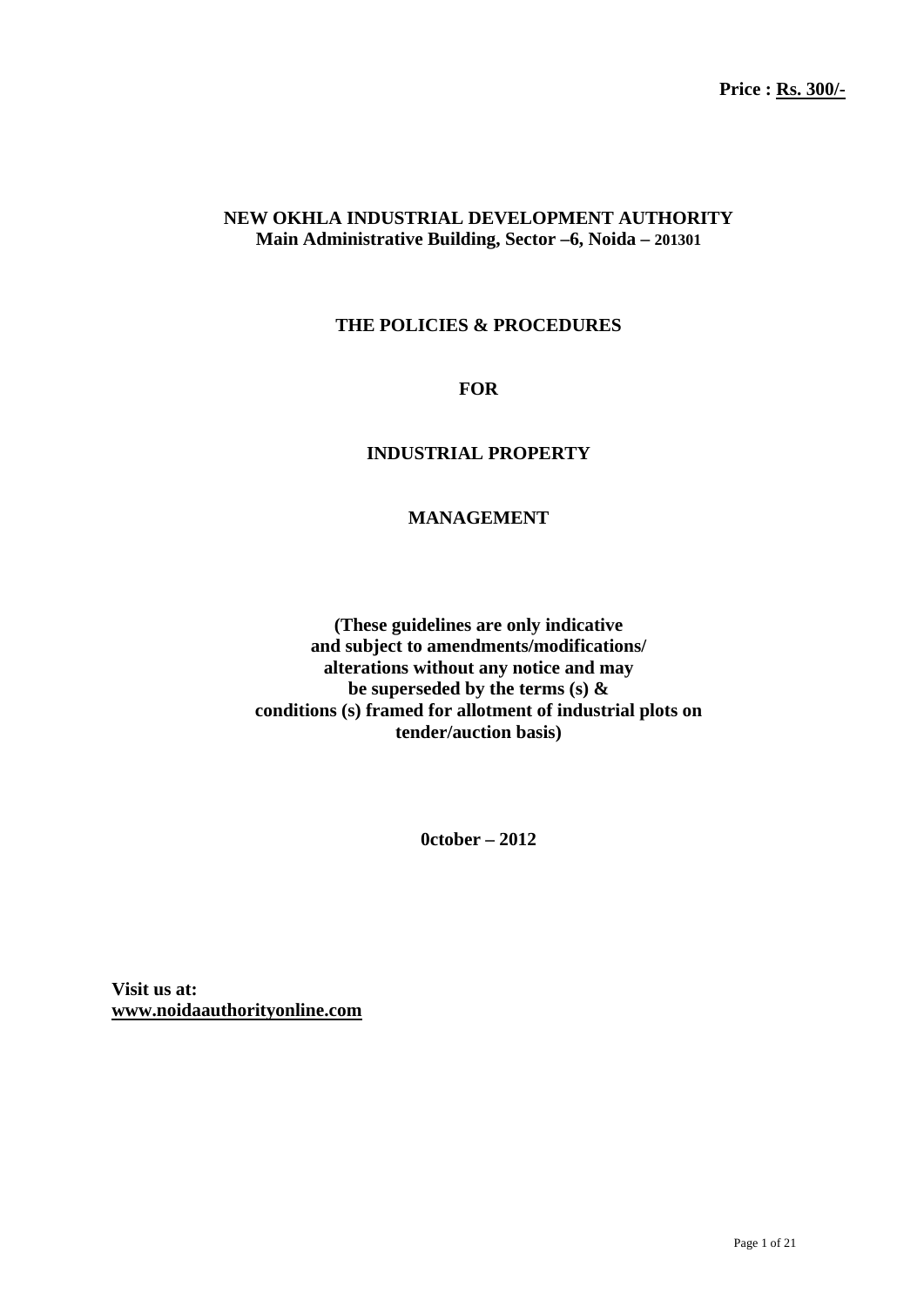# **THE POLICY & PROCEDURE FOR INDUSTRIAL PROPERTY MANAGEMENT- OCTOBER, 2012**

| A |        | TRANSFER OF INDUSTRIAL PROPERTY(S)                                                                                                                                                                                                                                                                                                                                                                                                                                                                                                                                                                    |
|---|--------|-------------------------------------------------------------------------------------------------------------------------------------------------------------------------------------------------------------------------------------------------------------------------------------------------------------------------------------------------------------------------------------------------------------------------------------------------------------------------------------------------------------------------------------------------------------------------------------------------------|
|   |        |                                                                                                                                                                                                                                                                                                                                                                                                                                                                                                                                                                                                       |
|   | $A-1$  | When an allottee/lessee i.e. Individual Person (Proprietorship Firm) / Partnership firm/Pvt. Ltd. Co./Ltd.<br>Co. wants to sell/transfer a unit located on a plot allotted by the NOIDA to any another Individual Person<br>(Proprietorship Firm) / Partnership firm/Pvt. Ltd. Co./Ltd. Co., it may be permitted as below:-                                                                                                                                                                                                                                                                           |
|   | $A-2$  | Transfer of functional & non-functional units shall be permitted.                                                                                                                                                                                                                                                                                                                                                                                                                                                                                                                                     |
|   | $A-3$  | The cases where cancellation has been effected are not eligible for transfer.                                                                                                                                                                                                                                                                                                                                                                                                                                                                                                                         |
|   | $A-4$  | Only bonafide lessee(s)/transferee(s) may be permitted to transfer an industrial unit/plot/shed allotted to<br>him, abinitio and/or under expansion category.                                                                                                                                                                                                                                                                                                                                                                                                                                         |
|   | $A-5$  | More than one Industrial Property (ies) allotted as one allotment can also be transferred individually to<br>different transferee (s).                                                                                                                                                                                                                                                                                                                                                                                                                                                                |
|   | $A-6$  | Application for transfer shall be received on the prescribed Transfer Application Form available from the<br>Vijaya Bank and Canara Bank, Extension Counter, Sector-VI, NOIDA or any other bank prescribed by<br>the NOIDA against cash payment of Rs. 500/-                                                                                                                                                                                                                                                                                                                                          |
|   | $A-7$  | The Transfer Application Form should be duly filled in along with the NOC's from various departments<br>i.e. Project Engineer (Jal), Accounts Officer (Industrial Area Accounts), UPPCL/last paid electricity bill<br>and General Manager, DIC, NOIDA. (In case all original as well as subsequent legal documents are<br>submitted, then NOC from UP Financial Corporation/Bank/Financial Institution is not required.)                                                                                                                                                                              |
|   | $A-8$  | Transfer application form should be accompanied with a bank draft of Rs.5,000/- towards transfer<br>processing fee in favour of the NOIDA, payable at NEW DELHI / DELHI / NOIDA.                                                                                                                                                                                                                                                                                                                                                                                                                      |
|   | $A-9$  | Photograph, signature of transferor(s) / Transferee(s) must be attested by the Bank Manager on the<br>application form itself. In case of companies, certified copy of Resolution of Board of Directors<br>authorising the signatory for moving the transfer application should also be submitted with application.                                                                                                                                                                                                                                                                                   |
|   |        | A-10 Both transferor and transferee must be competent to contract on the date of transfer application.                                                                                                                                                                                                                                                                                                                                                                                                                                                                                                |
|   | $A-11$ | Only Projects free from pollution & environmental hazards shall be considered. The project shall not be<br>on the banned list of Directorate of Industries, UP or Development Commissioner, Small Scale<br>Industries and the NOIDA. A list of projects permitted in the NOIDA are given in Annexure 'A' &<br>those projects not permitted in Annexure 'B' and the projects permissible only on restricted basis in<br>Annexure 'C'.                                                                                                                                                                  |
|   |        | A-12 Transfer charges are 8% of the current allotment premium of the plot for functional units. Functional unit<br>means the unit already declared functional by NOIDA through a written communication. In case of non<br>functional unit transfer charges are $10\%$ of the current allotment premium of the plot & time extension<br>charges upto the date of submission of transfer application are not payable. In case of transfer of<br>property allotted on sealed tender/auction basis, transfer charges would be leviable on the alloted<br>price/current reserve price whichever is higher. |
|   |        | A-13 Transferor and transferee should severally and/or jointly satisfy themselves about the over dues/dues<br>position from the Accounts Department (Industrial) of the Authority.                                                                                                                                                                                                                                                                                                                                                                                                                    |
|   |        | A-14 Once transfer is approved and Transfer Memorandum is issued and transfer deed is executed all the assets                                                                                                                                                                                                                                                                                                                                                                                                                                                                                         |

and or liabilities against the industrial unit would pass on to the transferee.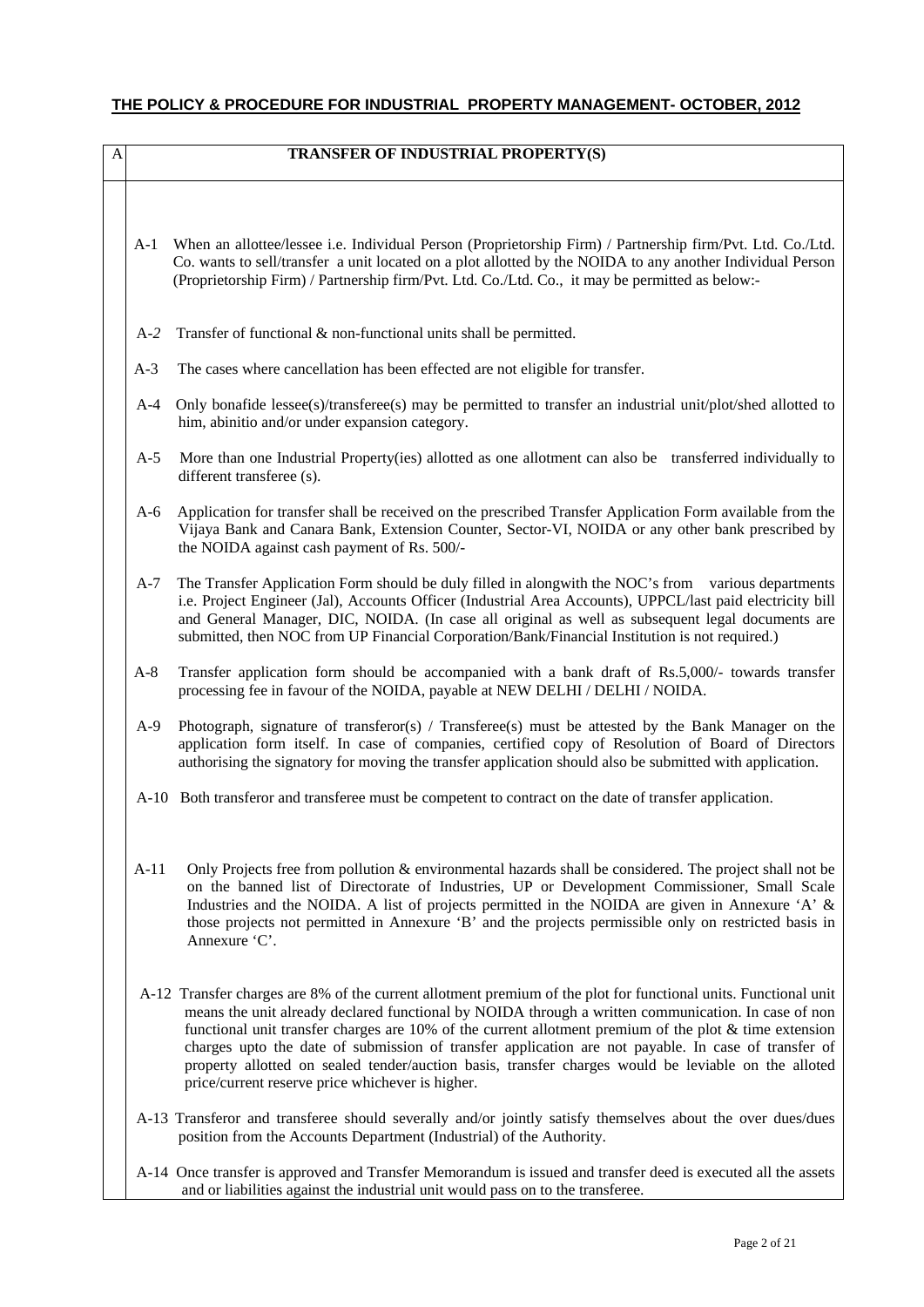- A-15 Lease rent will be charged @2.5% of the prevailing allotment premium with location charges, on the date of issue of transfer memorandum subject to enhancement as envisaged in Lease Deed/Transfer Deed /Transfer Memorandum.
- A-16 In case of transfer of rights, even partial, of a minor, orders of the District Judge are required regarding the protection of interest of the Minor.
- A-17 Transfer of industrial properties by allottee/transferee directly or through registered GPA, to parents, grand father, grand mother, grand children , children, wife, & vice-versa would be allowed without charges, subject to payment of transfer processing fee of Rs. 5000/-.
- A-18 Transfer charges once deposited will not be refunded/adjusted even in case transfer does not materialise due to dispute between the parties or withdrawal of the transfer application. Once the transfer application is submitted it can be withdrawn only with the consent of the transferor and the transferee. In case of dispute, orders of the competent court shall be required for withdrawal of the transfer application/ Transfer Memorandum.
- A-19 The transfer of industrial property is an act between the Transferor(s) and Transferee(s) and as such any liens, claims, damages, compensation, adverse court orders etc. arising thereof subsequently would be the sole liability of transferee(s) and NOIDA would remain indemnified against the same.
- A-20 The lessee/transferee shall execute a Transfer deed, after paying the necessary transfer charges, within 90 days from the date of issue of the Transfer Memorandum by the NOIDA and a certified copy of the same shall be submitted to the NOIDA after the registration of the same with the sub Registrar, NOIDA. The Transfer Memorandum shall be the part of the transfer deed executed between the Transferor and the Transferee. In case of default, penalty shall be levied @ Rs. 50 per day on plots measuring upto 200 sq.mtrs., @ 100 per day on plots measuring upto 800 sq.mtrs. and @ Rs. 200 per day on plots area above 800 sq.mtrs.
- A-21 In cases of transfer/sale by financial institution under Section-29 of State Financial Corporation Act, the application has to be moved by the financial institution alongwith all NOC's required in the transfer application form. In such cases transfer charges are payable @ 50% of the normal transfer charges.
- A-22 In case of mutual transfer between transferor and transferee, the transferee would make the unit functional within one year from the date of issue of Transfer Memorandum. However, the facility of extension for making the unit functional would be available to the transferee on payment of prescribed extension charges after expiry of one year.
- A-23 Transfer through a registered General Power of Attorney (GPA)

Transfer within the blood relations of the registered General Power of Attorney (GPA) holder would be allowed on payment of 1.5 times of the normal transfer charges. Other than blood relatives of the registered GPA holder, the transfer charges shall be 2 times of the normal transfer charges. In case General Power of Attorney is registered without Agreement to Sell, then a Public Notice in two National Dailies (One in Hindi and one in English) shall be issued, inviting objections, if any, from any person claming any interest in the property proposed to be transferred and the Transfer Memorandum shall be issued by the NOIDA only after satisfying it self that no claim against the concerned property exists except that of the respective Registered GPA holder/Transferee.

### **B** CHANGE IN SHAREHOLDING

- B-1 Change in shareholding means change of shares ( upto 100% ) from any existing shareholder(s) to any other shareholder(s)/ person(s), within the same Firm/Company.
- B-2 The cases where cancellation has not been affected are eligible for change of shareholding. The application for change of shareholding should come from lessee/transferee alongwith following documents:-
- a Processing fee of Rs.5 000/- in the shape of a Bank Draft payable at NOIDA/Delhi/New Delhi.
- b List of Directors/Shareholders alongwith shareholding duly certified by the Chartered Accountant (in case of Pvt.Ltd./Ltd. company).

c Details of changes in percentages of shareholding after induction of new partner(s), duly certified by Registrar of Firms along with certified copy of the new partnership deed (in case of a Partnership Firm). d Notarized affidavit stating the relationship of the incoming partners/shareholders with the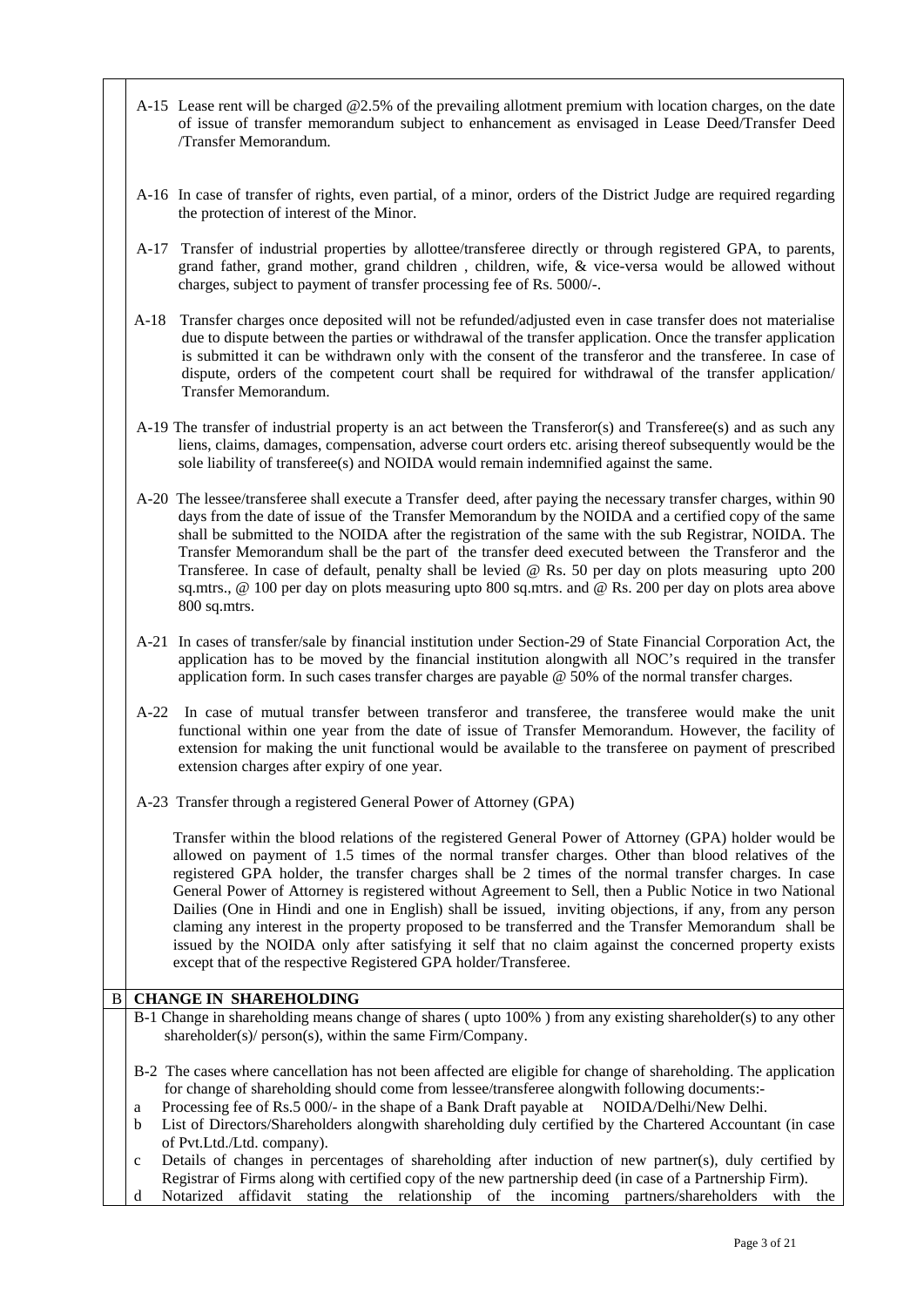allottee(s)/transferee(s). ( Only in case exemption from payment of CIS charges is sought).

- B-3 Charges for Change In Shareholding only in case of partnership firm will be 8% in functional units and 10% in non functional units on 100% change in shareholding and for less than 100% change, CIS charges would be proportionate to the change of shares/holding on a pro-rata basis.
- B-4 The lessee / transferee will be required to execute change of shareholding deed with the Sub-registrar for the percentage of change in shareholding only in case of partnership firm.
- B-5 Change of partners of a firm along with shareholding on registered GPA basis (only in cases where the unit has been declared functional by the NOIDA through a written communication):

Change in partners of a firm, alongwith changes (upto 100%) in their respective shareholdings, may be allowed on the application of the lessee/transferee on the basis of the copies of the documents issued by the Registrar of Firms of the respective State and duly certified by the Chartered Accountant, including the cases where the changes in shareholdings were carried out with the office of the Registrar of Firms and/or the registration of the GPA and execution of the Agreement to Sell were carried out. No CIS charges would be leviable in case the change in shareholding is limited to only blood relations. In case where the change in shareholding is not between the blood relations, but the registered GPA holder and proposed transferee are blood relations, the CIS charges will be 1.5 times of the normal CIS charges. In case where the registered GPA holder and the proposed transferee are not blood relations the CIS charges would be 2 times of the normal CIS charges. Thereafter the CIS charges will be increased @ 50% of the normal CIS charges for every subsequent Agreement to Sell / registered GPA. In case General Power of Attorney is registered without Agreement to Sell, then a Public Notice in two National Dailies (One in Hindi and one in English) shall be issued, inviting objections, if any, from any person claming any interest in the property / shareholding proposed to be transferred / changed and the Transfer Memorandum / permission shall be issued by the NOIDA only after satisfying itself that no claim against the concerned property / shareholding exists except that of the respective Registered GPA holder/Transferee. The lessee / transferee shall execute the necessary legal document / change in shareholding deed and register the same with the Sub-Registrar, NOIDA, within 90 days from the date of issue of necessary permission.

#### **B-6 For changes within a Partnership Firm**

The following documents shall be required to be submitted to the NOIDA for seeking permission for any changes in the partners / shareholdings within a Partnership Firm:

- i) Dissolution deed, New Partnership deed, Retirement-cum-Partnership deed of the Partnership Firm issued by the Registrar of Firms of the respective State.
- ii) Form 'C' & Form 'A' issued by the Registrar of Firm or any other document to this effect issued by the Registrar of Firms of the respective State.
- iii) Notarised affidavit stating the relationship of the incoming partners with the allottee(s) / transferee(s). (only in case exemption from payment of CIC charges is sought.)

#### **B-7 For changes within a Private Ltd. Company/Public Ltd. Company**

- The following documents shall be required to be submitted to the NOIDA for seeking permission for any changes in shareholder(s) / shareholdings of a Company:
	- i. Certified list of the shareholder with their respective shareholding, duly certified by the Chartered Accountant.
	- ii. List of Directors duly certified by the Chartered Accountant, alongwith Form 32 duly receipted by the Registrar Of Companies (R.O.C) of the respective State.
	- iii. Board Resolution duly certified by the Chairman of the Board Meeting/Chartered Accountant.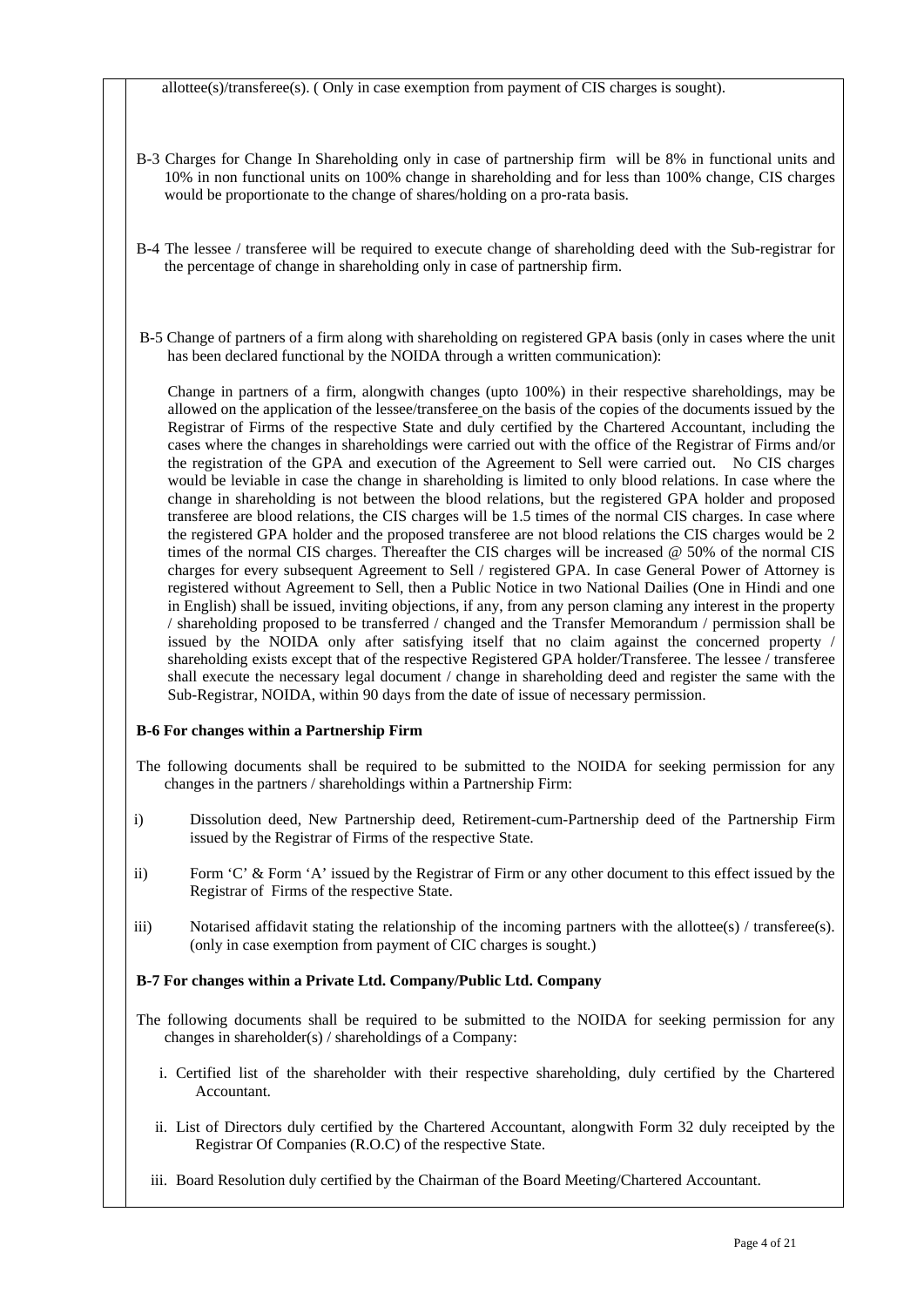|             | B-8 Charges for change in shareholding will be in proportion of shares transferred only in case of partnership<br>firm. However, no charges will be leviable in case incoming partner are father, mother, grand parents,<br>sister, brother, son, daughter, husband/wife, grandson/grand daughter, daughter in law /son-in-law,<br>husband of grand daughter, wife of grandson of the allottee(s)/transferee(s).<br>B-9 No CIS charges will be applicable for transfer of shareholding (upto 100%) from husband to wife, parent to<br>children, grand father, grand mother, grand children and/or vice versa. However, processing fee of Rs.<br>Rs.5,000/- will be payable alongwith the application for the same.<br>B-10 The lease rent payable would not be revised as a consequence of Change In Constitution. |
|-------------|--------------------------------------------------------------------------------------------------------------------------------------------------------------------------------------------------------------------------------------------------------------------------------------------------------------------------------------------------------------------------------------------------------------------------------------------------------------------------------------------------------------------------------------------------------------------------------------------------------------------------------------------------------------------------------------------------------------------------------------------------------------------------------------------------------------------|
|             |                                                                                                                                                                                                                                                                                                                                                                                                                                                                                                                                                                                                                                                                                                                                                                                                                    |
| $\mathbf C$ | <b>CHANGE IN CONSTITUTION</b>                                                                                                                                                                                                                                                                                                                                                                                                                                                                                                                                                                                                                                                                                                                                                                                      |
|             | C-1 When an individual person (Proprietorship Firm)/ Partnership Firm/Private Ltd. Co./Public Ltd. Co., having                                                                                                                                                                                                                                                                                                                                                                                                                                                                                                                                                                                                                                                                                                     |
|             | a plot/unit located on a plot allotted by the NOIDA, wants to change its constitution in any of the                                                                                                                                                                                                                                                                                                                                                                                                                                                                                                                                                                                                                                                                                                                |
|             | following manner:-                                                                                                                                                                                                                                                                                                                                                                                                                                                                                                                                                                                                                                                                                                                                                                                                 |
|             | Individual Person (Proprietorship Firm) to Partnership Firm<br>$\mathbf{i}$<br>Partnership Firm to Individual Person (Proprietorship Firm)<br>$\mathbf{ii}$<br>Individual Person (Proprietorship Firm)/Partnership Firm to Private Ltd. Co./Public Ltd. Co.<br>iii)<br>Private Ltd. Co./ Public Ltd. Co. to Partnership Firm/Individual Person (Proprietorship Firm).<br>iv)<br>Private Ltd. Co. to Public Ltd. Co. or vice-versa<br>V)                                                                                                                                                                                                                                                                                                                                                                            |
|             | The allottee(s)/ lessee(s)/ transferee (s) shall move an application for Change In Constitution, accompanied by<br>the following documents duly attested By the Chartered Accountant of the respective Individual Person<br>(Proprietorship Firm)/ Partnership Firm/Pvt. Ltd. Company/Public Ltd. Company and a Bank draft of Rs.5000/-<br>in favour of the New Okhla Industrial Development Authority payable at NOIDA/Delhi/New Delhi.                                                                                                                                                                                                                                                                                                                                                                           |
|             | C-2 For Change In Constitution from Individual Person (Proprietorship Firm) to partnership                                                                                                                                                                                                                                                                                                                                                                                                                                                                                                                                                                                                                                                                                                                         |
|             | Certified copy of the Partnership Deed.<br>$\mathbf{i}$                                                                                                                                                                                                                                                                                                                                                                                                                                                                                                                                                                                                                                                                                                                                                            |
|             | $\mathbf{ii}$<br>Form B regarding registration of firm or any other document to this effect issued by the Registrar.                                                                                                                                                                                                                                                                                                                                                                                                                                                                                                                                                                                                                                                                                               |
|             | Form 'A' showing statement regarding name of Partners, or any other document to this effect issued by<br>iii)<br>the Registrar of firms of respective State.                                                                                                                                                                                                                                                                                                                                                                                                                                                                                                                                                                                                                                                       |
|             | iv) Notarised affidavit stating the relationship of the incoming partners with the allottee/transferee. (In case<br>exemption from payment of CIS charges is sought).                                                                                                                                                                                                                                                                                                                                                                                                                                                                                                                                                                                                                                              |
|             | C-3 For Change In Constitution from partnership to Individual Person (Proprietorship Firm)                                                                                                                                                                                                                                                                                                                                                                                                                                                                                                                                                                                                                                                                                                                         |
|             | i.<br>Certified copy of the Dissolution Deed.                                                                                                                                                                                                                                                                                                                                                                                                                                                                                                                                                                                                                                                                                                                                                                      |
|             | Notarised affidavit stating the relationship of the incoming partners with the<br>ii.<br>allottee/transferee. (In case exemption from payment of CIS charges is<br>sought).                                                                                                                                                                                                                                                                                                                                                                                                                                                                                                                                                                                                                                        |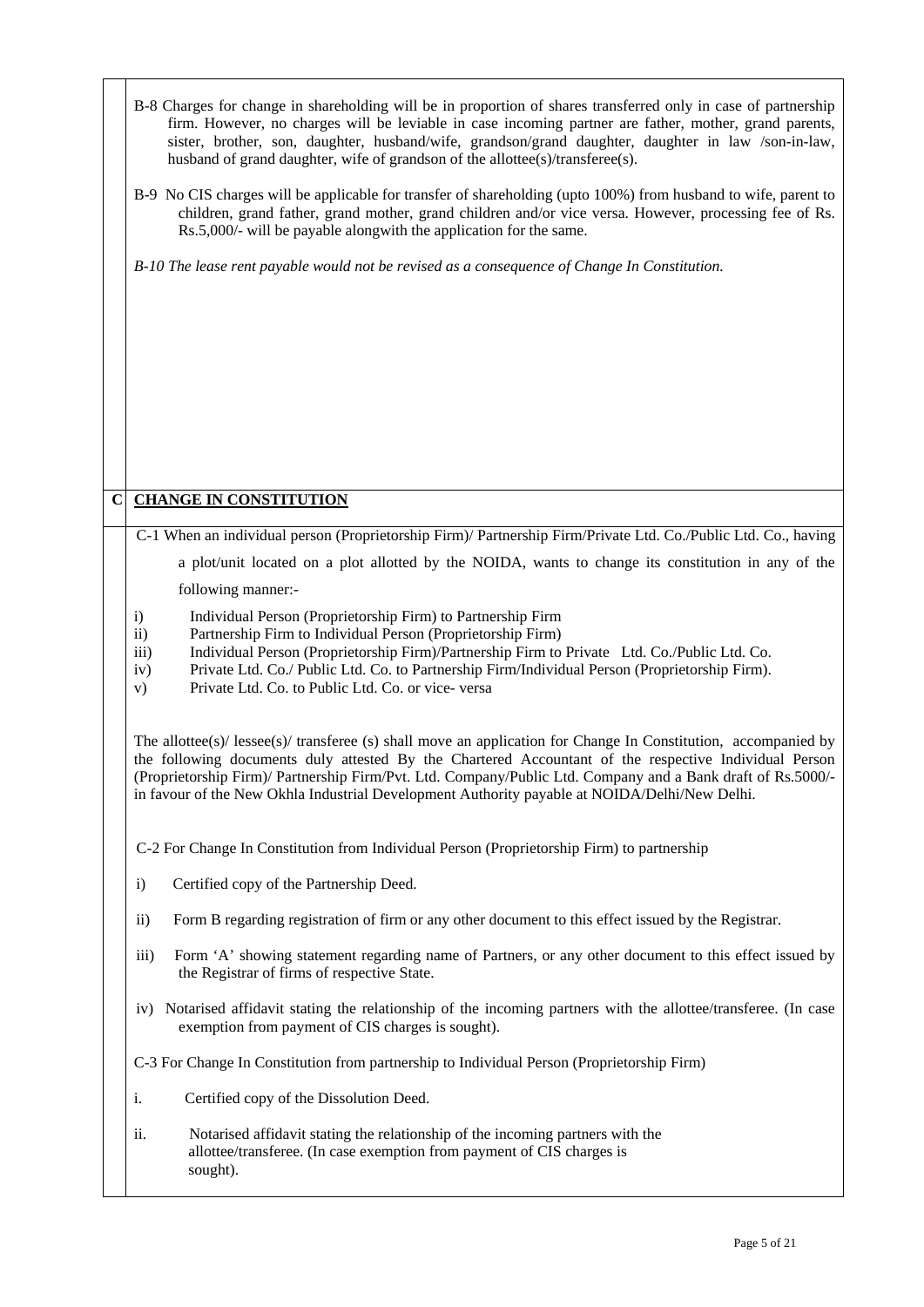C-4 For Change In Constitution from Individual Person (Proprietorship Firm) /Partnership Firm to Private Ltd. Co./ Public Ltd. Co.

- i) Certified copy of the Memorandum and the Article of Association.
- ii) Certified copy of Certificate of Incorporation issued by the Registrar of Companies of the respective State.
- iii) Certified list of Board of Directors and certified list of shareholders showing number of shares and their value alongwith their addresses.
- iv) Duly certified Resolution of Board of Directors regarding taking over the industrial property by the Company from the Individual Person (Proprietorship Firm)/the Partners. Also the resolution in favour of the person authorised by the Board of Directors of the Company to correspond with the NOIDA.
- v) Notarised affidavit duly sworn and attested regarding the relationship of the shareholders with the allottee(s). (In case exemption from payment of CIS charges is sought.)
- vi) In case of a Public Ltd. Co. certified copy of the Certificate of Commencement of Business issued by the Registrar of Companies of the respective State is also to be submitted.

C-5 For Change In Constitution from Private Ltd. Co. / Public Ltd. Co. to Partnership Firm/ Individual Person (Proprietorship Firm)

- i) Certified copy of the Partnership Deed.
- ii) Form B regarding registration of firm or any other document to this effect issued by the Registrar.
- iii) Form 'A' showing statement regarding name of Partners, or any other document to this effect issued by the Registrar of firms of respective State.
- iv) Notarised affidavit stating the relationship of the incoming partners with the allottee/transferee. (In case exemption from payment of CIS charges is sought).
- v) Duly certified Resolution of Board of Directors regarding change from pvt.ltd. to partnership firm/Individual Person (Proprietorship Firm) handing over the industrial property by the Company to the Individual Person (Proprietorship Firm)/the Partners. Also the resolution in favour of the person authorised by the Board of Directors of the Company to handover the possession.
- C-6 For Change In Constitution from Private Ltd. Co. to Public Ltd. Co. or vice- versa
	- a Certified copies of the Memorandum and the Articles of Association of both the Companies
	- b Certified copies of Certificate of Incorporation of both the Companies issued by the Registrar of Companies of the respective State.
	- c Certified lists of Board of Directors and certified list of shareholders of both the Companies showing number of shares and their value alongwith their addresses.
	- d Duly certified Resolutions of the Board of Directors of both the Companies regarding handing over/ taking over the industrial property by the Company and regarding the person authorised by the respective Board of Directors of the Company to correspond with the NOIDA.
	- e Notarised affidavit duly sworn and attested regarding the relationship of the shareholders with the allottee(s)/lessee(s)/transferee(s). (Only in case exemption from payment of CIS charges is sought.)
	- f In case of a Public Ltd. Co. certified copy of the Certificate of Commencement of Business issued by the Registrar of Companies of the respective State is also to be submitted.
	- g Any other documents required by the Registrar of Companies of the respective State.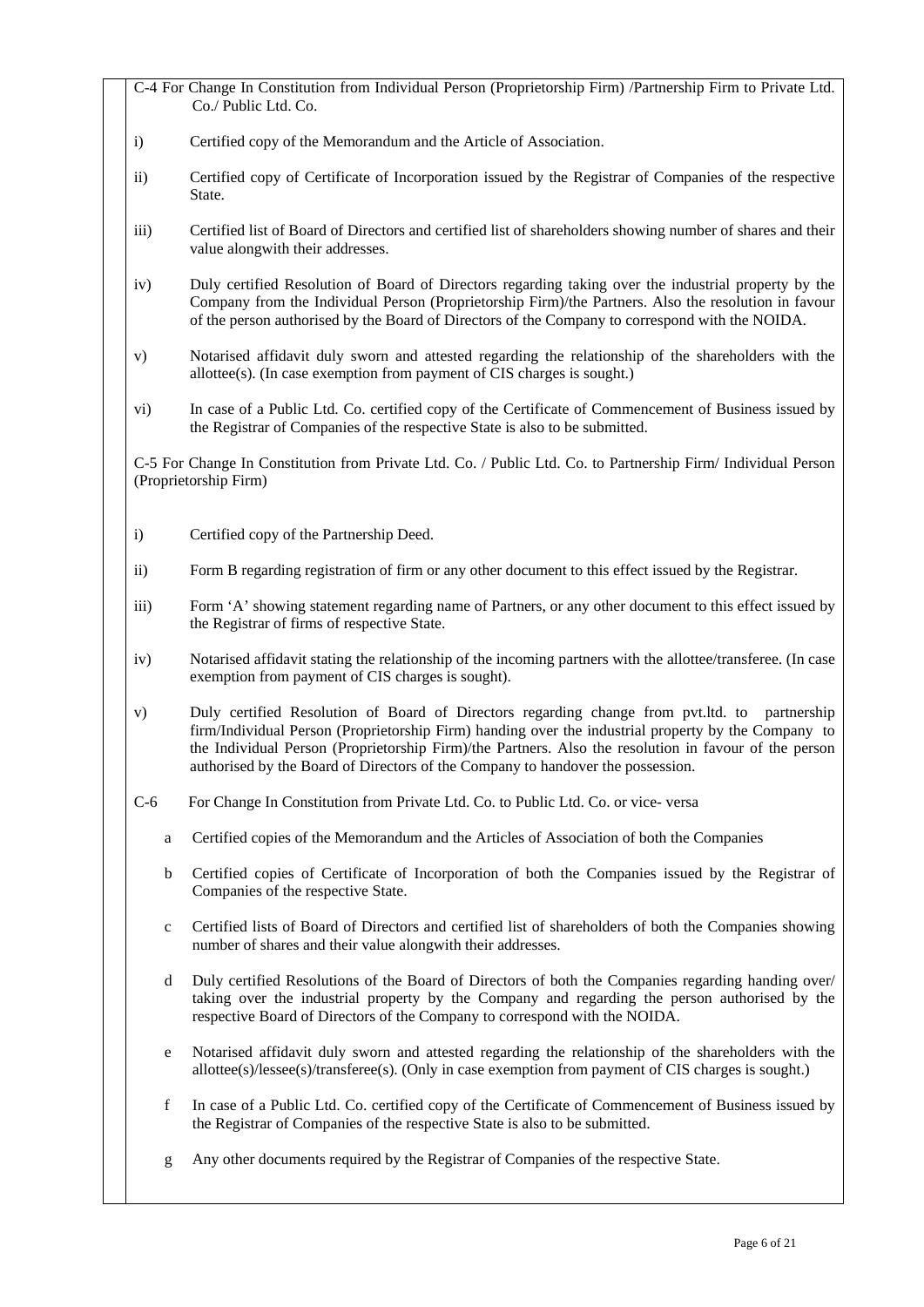|              |                                       | C-7 There will be no charges for Change In Constitution. However if in any <i>firm/company</i> change in<br>shareholdings is outside the blood relations, CIS charges will be leviable in proportion to the shares being<br>transferred. However, no CIS charges will be leviable in case the change in shareholdings is amongst<br>father, mother, grand parents, sister, brother, son, daughter, husband/wife, grandson/grand daughter, wife of<br>son/son-in-law, husband of grand daughter, wife of grandson of the allottee(s)/transferee(s).                                                                                                                                                                                             |  |
|--------------|---------------------------------------|------------------------------------------------------------------------------------------------------------------------------------------------------------------------------------------------------------------------------------------------------------------------------------------------------------------------------------------------------------------------------------------------------------------------------------------------------------------------------------------------------------------------------------------------------------------------------------------------------------------------------------------------------------------------------------------------------------------------------------------------|--|
|              |                                       | C-8 The lease rent payable would not be revised as a consequence of Change In Constitution.                                                                                                                                                                                                                                                                                                                                                                                                                                                                                                                                                                                                                                                    |  |
|              |                                       | C-9 After Change In Constitution, a Change In Constitution Deed would be executed between the former and<br>later Firm/Company, to be followed by its registration with the Sub Registrar, NOIDA. In case the property<br>is acquired by way of transfer, and/or Firm/Company is changed by way of Change In Constitution, they<br>would be required to execute the Transfer Deed. In exceptional circumstances, the NOIDA may consider<br>execution of fresh lease deed in favour of the new Firm/Company after execution and registration of the<br>surrender deed by the old allottee(s)/ lessee(s)/transferee(s). All expenses on account of legal<br>documentation would be borne by the allottee( $s$ )/lessee( $s$ )/transferee( $s$ ). |  |
| D            |                                       | <b>CHANGE IN NAME</b>                                                                                                                                                                                                                                                                                                                                                                                                                                                                                                                                                                                                                                                                                                                          |  |
|              |                                       | D-1 If the name of a firm/company changes with the original firm/company not remaining in existence and<br>partners/shareholder's of the firm/company remaining the same and shareholding of the respective<br>partners/shareholders also remaining the same, no CIS charges will be leviable and only a declaratory<br>agreement without registration would be executed and submitted to the NOIDA.                                                                                                                                                                                                                                                                                                                                           |  |
|              |                                       | D-2 If the name of a firm changes with original firm remaining in existence and partners of the firm also<br>change, then CIS charges would be leviable and the allottee(s)/lessee(s)/transferee(s) would also have to<br>execute the required legal documents with the Office of the Sub-Registrar, Noida.                                                                                                                                                                                                                                                                                                                                                                                                                                    |  |
| E            |                                       | <b>CHANGE OF DIRECTORS</b>                                                                                                                                                                                                                                                                                                                                                                                                                                                                                                                                                                                                                                                                                                                     |  |
|              |                                       | In case only the director(s) of a Private Ltd. co./Public Ltd. Co. Change, without any change in the<br>shareholdings, the concerned company would be required to inform the noida accordingly, alongwith the form<br>32 of the respective directors issued by the office of the Registrar of companies of the respective state and<br>certified by the charted accountant, which shall be kept on record by the NOIDA.                                                                                                                                                                                                                                                                                                                        |  |
| $\mathbf{F}$ | <b>RENTING OF INDUSTRIAL PREMISES</b> |                                                                                                                                                                                                                                                                                                                                                                                                                                                                                                                                                                                                                                                                                                                                                |  |
|              | $F-1$                                 | The industrial premises for which renting permission is required should not be a cancelled one and should<br>have been declared functional through a written communication by the NOIDA. Application for<br>simultaneously declaring the unit functional and grant of renting permission may, however, be<br>entertained.                                                                                                                                                                                                                                                                                                                                                                                                                      |  |
|              | $F-2$                                 | Request for renting out part/full premises shall be entertained. For the purpose of part renting the applicant<br>has to clearly demarcate the portion of the building to be given on rent. He has also to file an Affidavit<br>specifying the position of capital subsidy or any other subsidy, having been received or not and the<br>premises having been mortgaged or not.                                                                                                                                                                                                                                                                                                                                                                 |  |
|              | $F-3$                                 | Renting permission is granted if:                                                                                                                                                                                                                                                                                                                                                                                                                                                                                                                                                                                                                                                                                                              |  |
|              | $\mathbf{i}$                          | Upto date dues of NOIDA have been cleared.                                                                                                                                                                                                                                                                                                                                                                                                                                                                                                                                                                                                                                                                                                     |  |
|              | $\mathbf{ii}$                         | Lease deed/Transfer deed/Sale deed as applicable has been executed and registered and certified copy                                                                                                                                                                                                                                                                                                                                                                                                                                                                                                                                                                                                                                           |  |
|              |                                       | is duly deposited with the office.                                                                                                                                                                                                                                                                                                                                                                                                                                                                                                                                                                                                                                                                                                             |  |
|              | $\overline{iii}$                      | NOC's of the term lending Institution (s), in case the industrial premises is mortgaged/ offered as<br>collateral security.                                                                                                                                                                                                                                                                                                                                                                                                                                                                                                                                                                                                                    |  |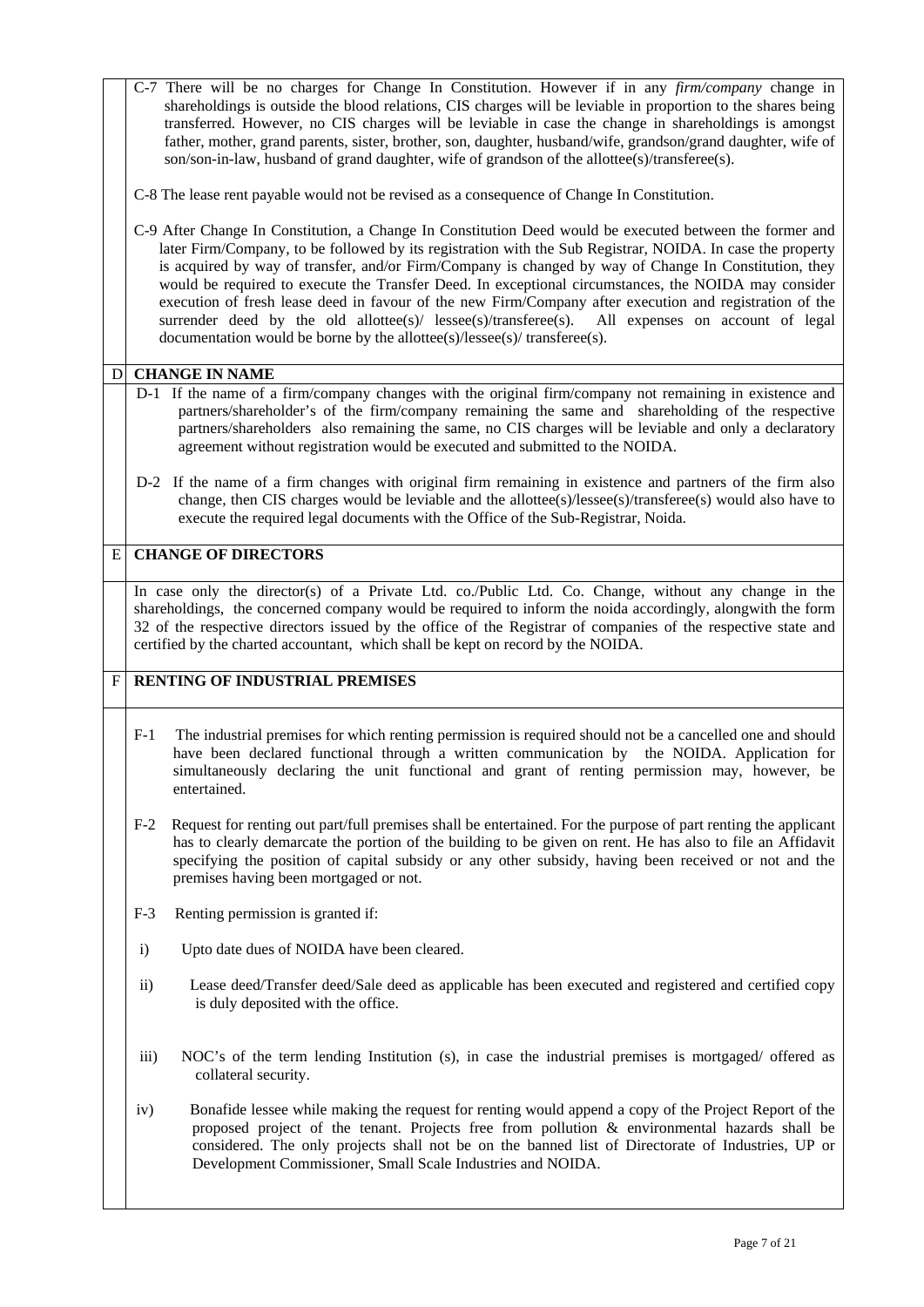- F-4 In case of discontinuation of tenancy the same would be taken on record after the lessee surrenders the original renting permission letter.
- F-5 In case of re-renting, the renting charges would be deposited again as stated here below.
- F-6 The condition of functionality and renting charges may be waived off in case the renting permission is sought for a Group/Associate/Sister**/**subsidiary concern in which allottee/lessee or their shareholders have jointly and/or severally minimum 51% shares.
- F-7 NOIDA would not entertain any direct correspondence with the tenant at any stage However in case tenant wants to apply for electricity connection in his own name he will have to produce NOC in form of affidavit from the lessee/transferee.
- F-8 Renting charges for all industrial allottees beyond the periphery of clause F-9 & F-10 for flat ten years for the first tenant for the entire plot area are Rs.150/- per sq.mt. in Phase-I, Rs.50/- per sq.mt. for Phase-II and Rs.100/- per sq.mt. for Phase-III for the entire area of the plot and for subsequent tenant(s) renting charges shall be 20% (Rs.30/- for Phase-I, Rs.10/- for Phase-II and Rs.20/- per sq.mt for Phase-III ) of the prevailing rate of renting charges for the entire plot area but for remaining period out of 10 years for each tenant. In case of simultaneous permission for more than one tenancy, the 10 years period shall be applicable for all the tenants.
- F-9 The renting charges for the IT units of IT park approved by STPI/Ministry of Commerce will be 10% of the prevailing premium for 10 years. During the currency of the tenancy period if the tenant changes, no charges are imposed for new tenant. However, the new tenant will be given time only for the remaining period of the tenancy. No. of tenants for IT parks approved by STPI/Ministry of Commerce will be as per the approval letter of the concerned Department and the allottee will submit a certificate to the effect that number of tenant in their unit is as per approval of STPI/Ministry of Commerce.
- F-10 (a) Industrial allottees of IT units on Institutional terms and conditions and other than approved IT parks, number of tenants would be one for every 500 sq.mtr. and charges for tenancy would be @ Rs. 100 per sq.mtr. of built up area per year for first tenant and for every subsequent tenant 20% of original charges would be levied.
- F-10 (b) For all industrial allottees other than IT units allotted on institutional terms and condition basis , no. of tenants permitted would be one for every 500 sq.mtr. plot area and charges for renting would be as per clause no.8 above.
- F-11 If any tenant leaves tenancy before 10 years then for balance remaining period, permission can be granted for new tenant on payment of 20% of prevailing rate of renting charges for the entire plot area and subject to fulfillment of other terms and conditions.
- $F-12$  (a) In case of built up sheds the plot area shall be taken into consideration.
- F-12 (b) Each tenant and allottee will ensure compliance of all statutory rules and regulations of the various Department's of both Central and State Government (e.g. Factory, Labour, Electricity, Fire, Building Construction, Directorate of Industries, Pollution Control Board, Employees State Insurance Corporation, Provident Fund etc.).

F-13 The rent permission can be granted for the period of 5 years also, the renting charges would be 50% of the charges mentioned in clause-8 above.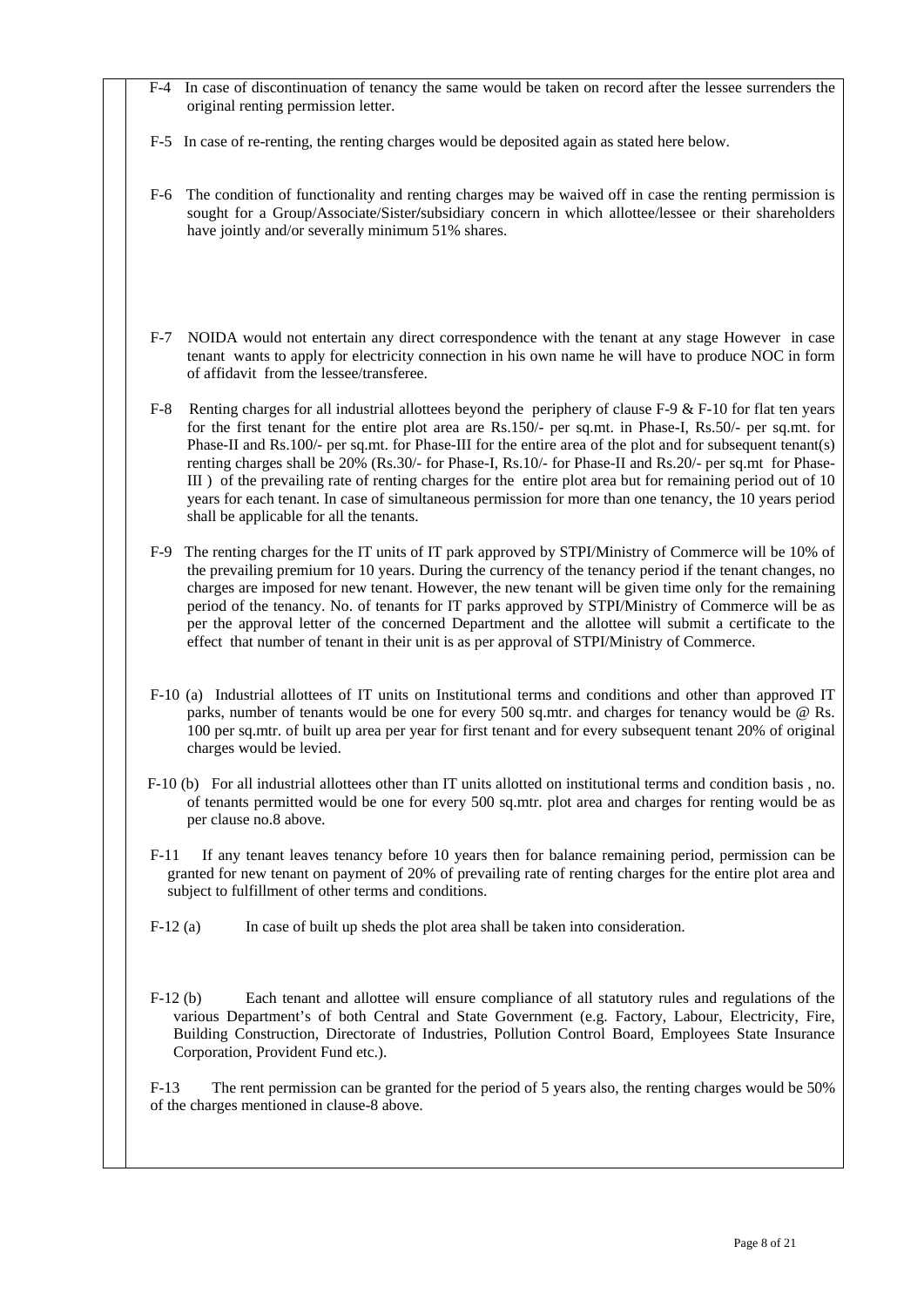G-1. An industrial unit, on submission of the following documents, may be declared functional.

G-1a. Certified copy of PMT SSI Registration/Central Excise Deptt. Certificate indicating date of production/Trade Tax Exemption order/Trade Tax Assessment Order/ STPI registration certificate along with documentary evidence of functioning.

G-1b.Affidavit showing that below mentioned percentage of the maximum permissible covered area been constructed / building completion certificate has been obtained and the unit is functional at site. In case affidavit is found wrong or factually incorrect then NOIDA will take administrative action for cancellation of the plot or any other action as deemed fit.

| SL. No. | Area of plot (in sqr. mtr.) | Minimum percentage of total FAR to be |
|---------|-----------------------------|---------------------------------------|
|         |                             | constructed                           |
|         | Upto $4000$                 | 50                                    |
| 2.      | 4001-10000                  | 40                                    |
| 3.      | 10001-20000                 | 35                                    |
| 4.      | 20001-100000                | 30                                    |
| 5.      | 100001-200000               | 25                                    |
| 6.      | 200001-400000               | 20                                    |
| ⇁       | Above 400000                | 15                                    |

G-1c. Lease Deed/Transfer Deed/Sale Deed as applicable has been executed and registered and its certified copy duly submitted in NOIDA office.

G-1d. No dues certificate of Accounts Officer (IAA), NOIDA.

G-1e. In addition to the above stated documents the following documents as applicable may also be required to be submitted by the allottee(s)/lessee(s)/transferee(s) claiming date of functioning with retrospective effect:-

- i) ESI registration certificate/returns
- ii) PF registration certificate/returns
- iii) Registration under Factories Act
- iv) Electricity consumption bills
- v) Telephone bills
- vi) Bank statement
- vii) Any other document in support of their claim

G-1f. The date of commencement of production indicated in PMT SSI Registration Certificate/Certificate issued by Central Excise Deptt./Trade Tax Assessment Order would be deemed as date of production and extension charges, if applicable, would be payable only till this date irrespective of the date of submission of the documents and/or declaration of unit as functional by NOIDA.

G-1g. If the lessee/transferee failed to comply clause G-1a, a team of officer (s) duly constituted for the purpose by the AGM/ DGM/ GM may inspect the industrial Premises to determine the functioning and functional certificate may be issued from the date of inspection.

G-2. The Industrial facility units on submission of the following would be declared functional:-

G-2a. Affidavit showing the construction of minimum percentage of maximum permissible covered area as per table given above has been constructed / building completion certificate has been obtained. In case affidavit is found wrong or factually incorrect then NOIDA will take action as deemed fit.

G-2b. Transfer Deed as applicable has been executed and registered and its certified copy duly submitted in NOIDA Office.

G-2c. No Dues Certificate from A.O. (IAA), NOIDA.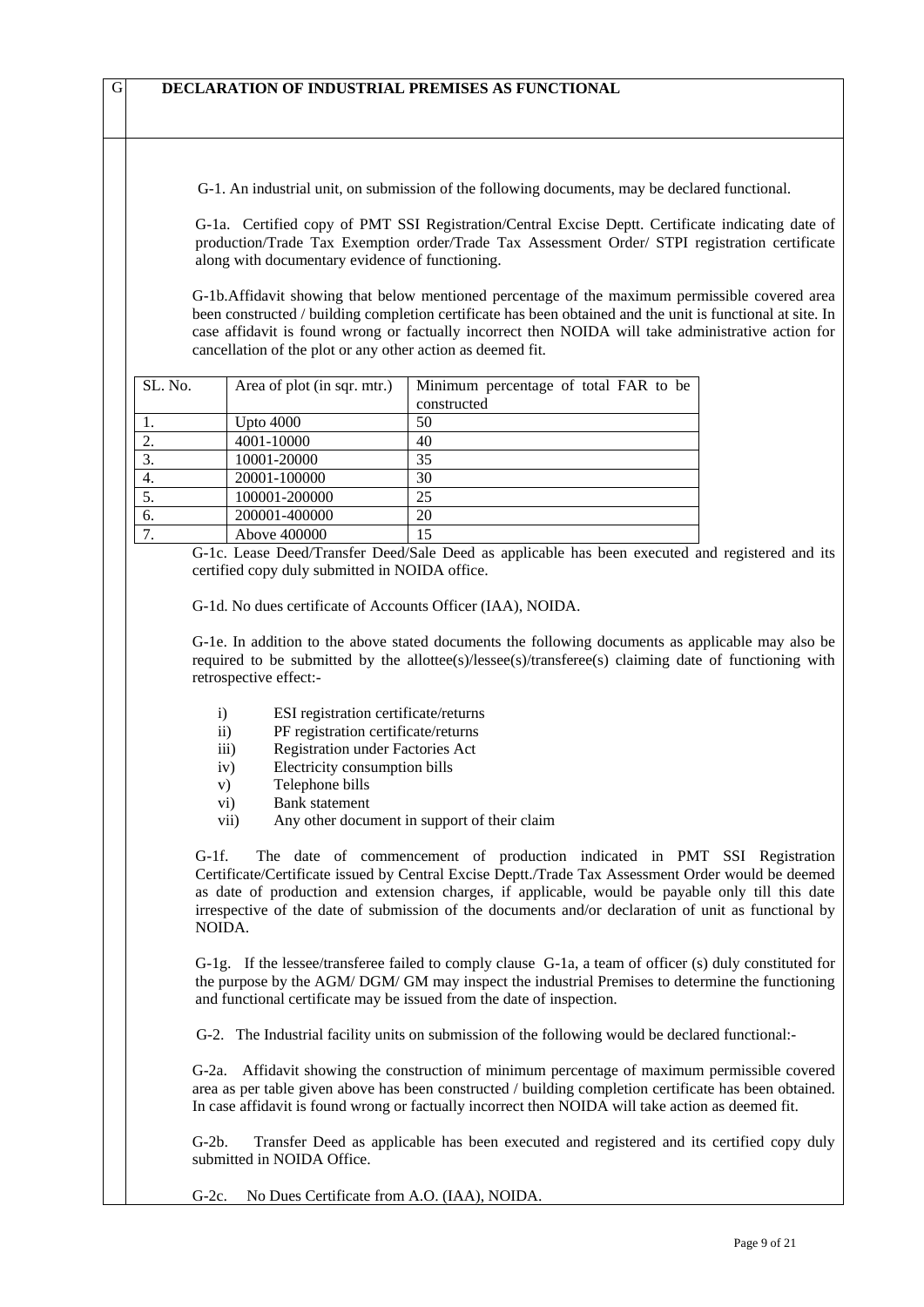- G-2d. Telephone Bills.
- G-2e. Meter Ceiling Certificate and Electric Consumption Bills.

G-2f. Purchase bills of Machinery.

G-2g. If the lessee/transferee has not submitted any document as mentioned in above clause (i), a team of officer (s) duly constituted for the purpose by the AGM/ DGM/ GM may inspect the industrial Premises to determine the functioning and functional certificate may be issued from the date of inspection.

### H **Extension of the time period for implementing the project**

H-1. The allottee/lessee/transferee will adhere to the following schedule of the construction of the building over the allotted plot:-

| SL. | Area of plot (in | Minimum      | Time<br>limit<br>for    | obtaining<br>Time<br>limit for   |
|-----|------------------|--------------|-------------------------|----------------------------------|
| No. | sqr. mtr.)       | percentage   | obtaining completion    | completion certificate for full  |
|     |                  | of total FAR | certificate of<br>first | project (from the date of lease/ |
|     |                  | be<br>to     | phase of the project    | possession)                      |
|     |                  | constructed  | (from the date of       |                                  |
|     |                  |              | lease/possession)       |                                  |
| 1.  | Upto $4000$      | 50           | 3 years                 | 5 years                          |
| 2.  | 4001-10000       | 40           | 3 years                 | 5 years                          |
| 3.  | 10001-20000      | 35           | 3 years                 | 6 years                          |
| 4.  | 20001-100000     | 30           | 3 years                 | 7 years                          |
| 5.  | 100001-200000    | 25           | 3 years                 | 8 years                          |
| 6.  | 200001-400000    | 20           | 3 years                 | 9 years                          |
| 7.  | Above 400000     | 15           | 3 years                 | 10 years                         |

**H-2.** In cases where property is acquired through transfer, the transferee shall make the unit functional as per provisions contained in A-22.

**H-3.** In case the allottee/transferee fails to make the unit functional in prescribed time, NOIDA will initiate action for cancellation of industrial property. However, in exceptional circumstances, extension can be granted subject to:-

- i) An affidavit duly notarised indicating a firm time schedule to make the unit functional.
- ii) No dues certificate from AO (IAA), NOIDA

**H-4.** Prevailing rates of time extension charges are as below:-

|                                    | Phase-I        | Phase-II       | Phase-III      |
|------------------------------------|----------------|----------------|----------------|
|                                    | Rs. Per sq.mt. | Rs. Per sq.mt. | Rs. Per sq.mt. |
| For $1st$ year Extension           | 50             | 25             | 35             |
| For $2nd$ year Extension           | 150            | 50             | 100            |
| For $3rd$ year Extension           | 150            | 50             | 100            |
| For 4 <sup>th</sup> year Extension | 150            | 50             | 100            |
| For $5th$ year Extension           | 150            | 50             | 100            |
| For $6th$ year Extension           | 150            | 50             | 100            |
| For 7 <sup>th</sup> year Extension | 150            | 50             | 100            |
| From 8 <sup>th</sup> year onwards  | 200            | 75             | 120            |

### I **Mortgage**

I-1. Mortgage is permitted where property is live and time limit for construction exists. No prior mortgage permission is required in cases where full premium alongwith interest and one time lease rent has been paid.

I-2. Permission for collateral security would only be granted in cases where the unit has already been declared functional by the Authority. For the purpose of granting collateral security, processing fee of **Rs.**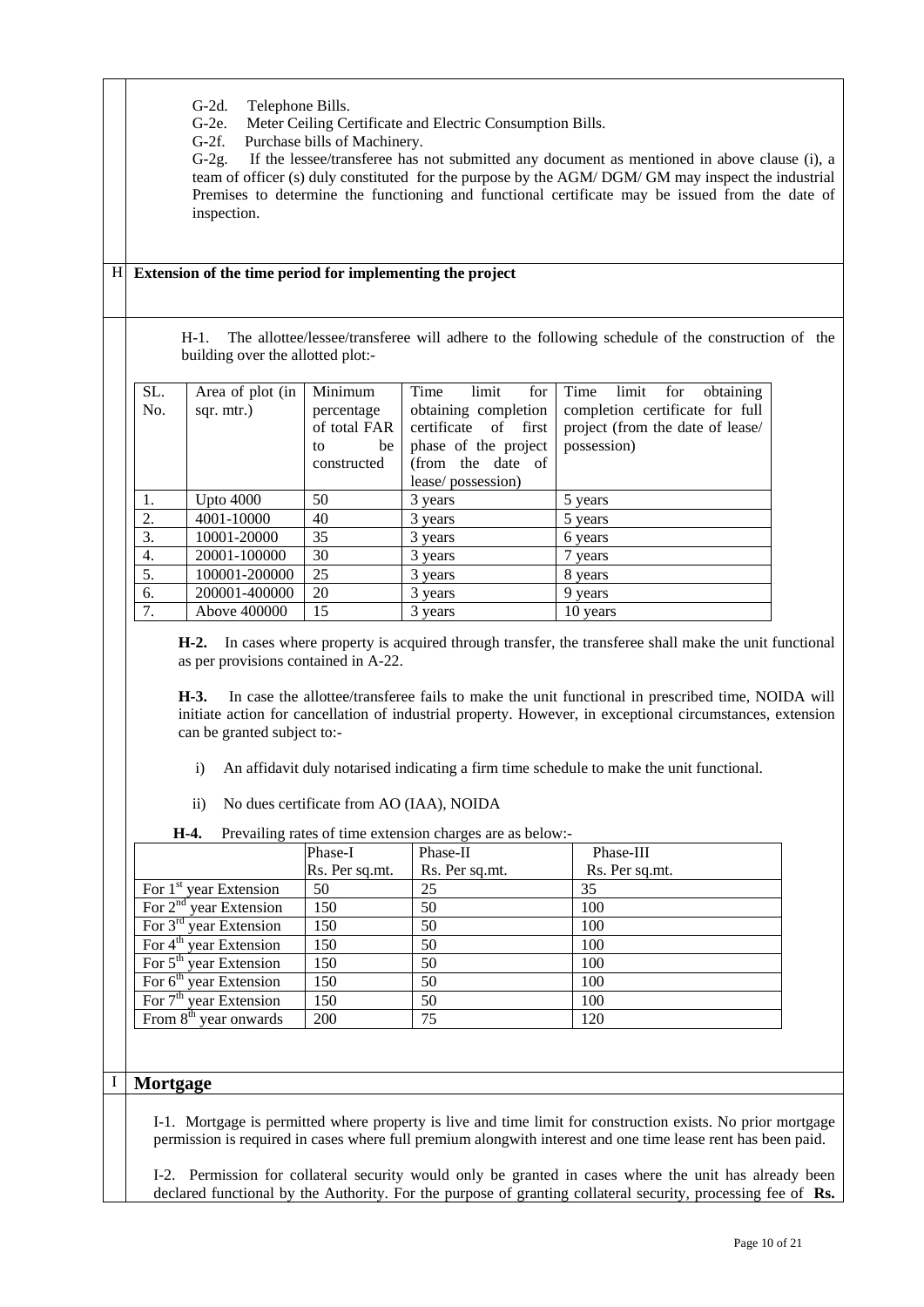5000/- would be charged.

I-3. Mortgage is permitted for financing the project on the industrial premises proposed for mortgage.

I-4. For grant of mortgage permission it is important that lending institution/bank clear all the over dues and dues of NOIDA or give an undertaking to this effect or 100% payment has already been made to NOIDA by the concerned institution/allottee(s).

I-5. The  $2<sup>nd</sup>$  charge on the industrial property in favour of another financial institution is issued only by the institution in whose favour the industrial property is already mortgaged.

I-6. In case of mortgage the Authority will have the first charge towards transfer charges, extension charges, lease rent interest and any other dues. Taxes, charges etc. payable to NOIDA from time to time.

I-7. The allottee will submit the application alognwith consent of the financial institution and a NOC regarding full payment/no arrears from AO (IAA), NOIDA

## J **SURRENDER**

J-1. The allottee can surrender the industrial premises in favour of NOIDA before cancellation.

J-2. The request for surrender should contain signature of bonafide allottee/lessee. In case of incorporated company the request should be supported by the certified copy of the Resolution of Board of Directors.

J-3. The allottee has to execute surrender deed, if lease deed/transfer deed has been executed and all the original legal documents are to be surrendered unconditionally in Industries Deptt. of the Authority.

J-4. The entire deposit(s) made to the NOIDA, after deducting Rs. 10,000/-, would be refunded by NOIDA, without any interest, in case of non possession of the Industrial premises and /or nonexecution of legal documents. However in cases, where legal documents have been executed and/or possession of the Industrial premises has been taken over, then all the deposits made under revenue heads (excluding interest against the premium) would be forfeited alongwith the due lease rent till the date of dispossession of the Industrial premises and Rs. 10,000/- would also be deducted from the deposit against the premium .

### K **VIOLATION OF TERMS AND CONDITIONS**

Any violation of terms(s) and condition(s) of allotment/ Lease Deed/ Transfer deed shall invite cancellation/ revocation of allotment / Lease Deed/ Transfer deed to be preceded by dispossession of Industrial Premises. The amount deposited would be forfeited / refunded as per rules prevailing at that time. At present 1% (One percent) of the premium of the plot is forfeited alongwith deposits made under the revenue heads(s) (excluding the interest deposited against premium) and the due lease rent till the date of dispossession of Industrial premises. However, the total forfeited amount would not exceed the total deposited amount.

#### L **RESTORATION OF INDUSTRIAL PLOT/SHED**

The Authority can exercise cancellation of industrial plot/shed for breach of terms and conditions of allotment/lease deed/Transfer deed. However, the Chief Executive Officer/or any other officer authorised by him can restore the plot. The restoration will be subject to the following conditions:-

- 1. The allottee would pay restoration charges @ 10% of the prevailing rate/ reserve price.
- 2. The allottee has to produce NOC of accounts deptt.
- 3. The allottee has to pay time extn. charges as per terms of allotment/lease.
- 4. The allottee will submit project implementation schedule in the shape of affidavit. The maximum time allowed is one year for plot size upto 4000 sq.mtrs. and two years for plot size above 4000 sq.mtrs.
- 5. The allottee has to submit performance guarantee valid for more than three months period of PIS given by him and value of performance guarantee will be 10% of the prevailing price of the plot.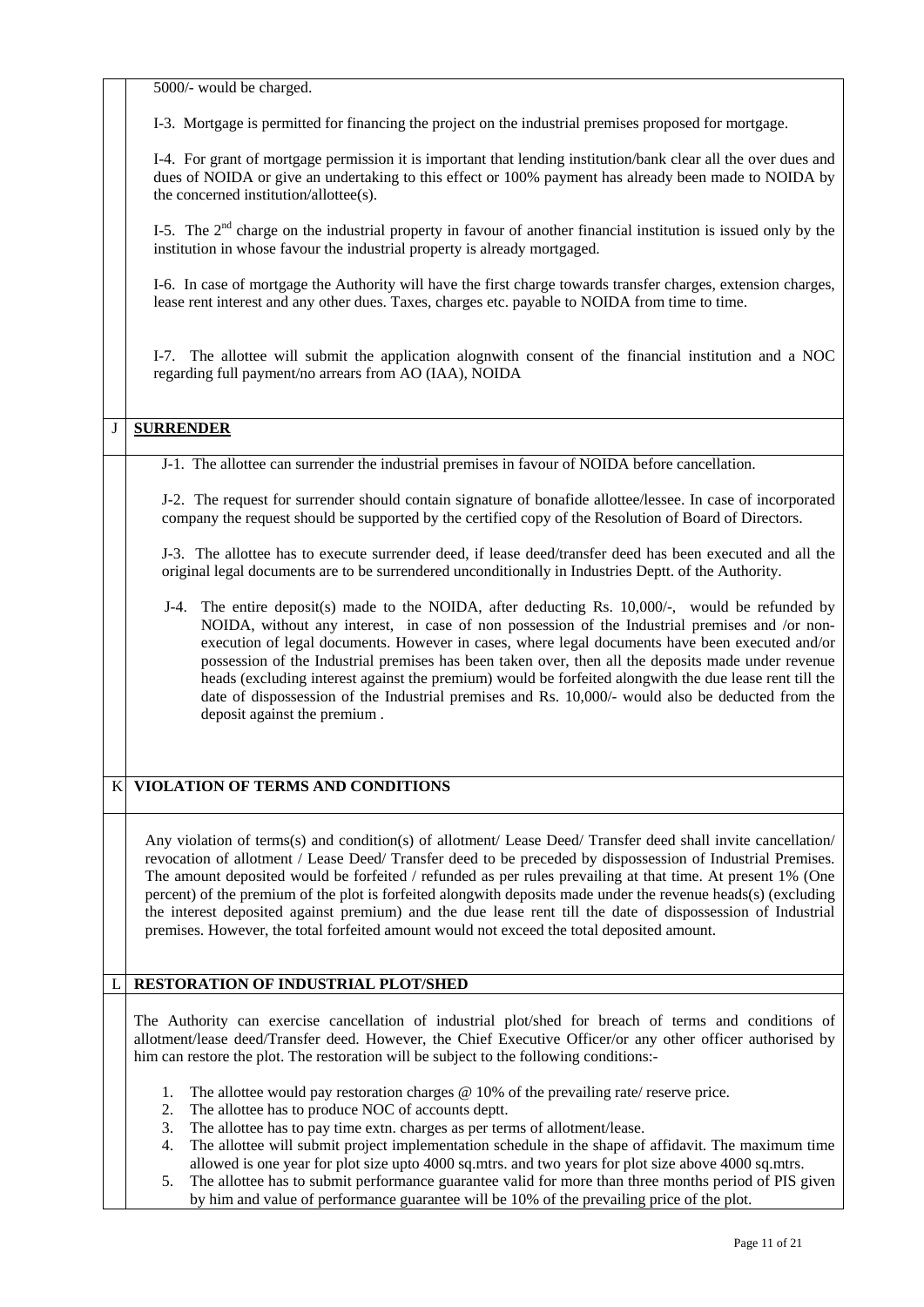- 6. Transfer and/or Change In Constitution of the unit would not be allowed outside the blood relations, till the unit is declared functional by the NOIDA through a written communication.
- 7. If there is any court case pending before any court, it has to be withdrawn by the allottee. All legal expenses would be borne by the allottee.
- 8. In case allotment has been cancelled due to commercial activities the restoration of the plot shall only be considered on submission of affidavit for not carrying out the commercial activities in future and on inspection of the site about closing the commercial activities.
- 9. In case of restoration in prepossession cases, the allottee shall be required to get the unit functional as per terms of the Lease Deed. In such cases they will have to comply with the clauses 1,2,5, 6 &7, as stated above.

#### M **Change/Addition in Project**

Allottee/lessee shall be required to submit an application alongwith project report for consideration of change/addition in project as mentioned in Annexure 'A' or any other non-polluting project and Annexure - B for restricted projects/process/operations. However the same would be subject to terms and conditions mentioned in Annexure - A & B.

Projects/operation/process mentioned in Annexure- C would not be permitted under any circumstances.

## N **AMALGAMATION**

N-1a. Application for amalgamation of industrial plots (back to back/adjoining) and maximum three plots of upto five acres may be only in those cases where plots to be amalgamated belong to the one and same allottee(s)/ lessee(s)/transferee(s) and for the same project:

N-1b.Application for the above shall be considered on submission of request with the following documents:-

- I. Layout Plan and site plan of the proposed plots to be amalgamated.
- II. Certified copy of the resolution of the Board of Directors in case of a Private Ltd. Co./Public Ltd. Co./ Authority letter in case of a Partnership Firm.
- III. N.O.C. from the financial institution, if the property is mortgaged.
- IV. Any other relevant document/information.
- V. After amalgamation of the plot allottee shall be allowed ground coverage and F.A.R. as per building bylaws and he is required to get the approval of the map from the building cell department of the NOIDA.

N-2. Application for amalgamation of two or more plots from two or more allottee(s)/lessee(s)/transferee(s) can be considered only for setting up an SEZ (Special Economic Zone). In addition to the documents required to be submitted in (N-1b) above, the following documents shall also be submitted alongwith such application for permission of amalgamation.

i. Submission of an undertaking/indemnity bond from all the proposed allottees/lessess/transferee(s) that they will jointly and severally inherit all the liabilities/responsibilities arising out of default of terms & condition of allotment/lease on the part of any/all the allottee(s)/lessee(s)/transferee(s).

ii. Submission of Memorandums of Understanding and Articles of Association from all the allottee(s)/lessee(s)/transferee(s) applying for amalgamation.

iii. After the permission for amalgamation is granted by the NOIDA, the amalgamated plot may be considered as a single plot for the purposes of ground coverage and FAR as per building byelaws and the allottee(s)/lessee(s)/transferee(s) will be required to get the necessary maps approved from the building cell department of the NOIDA before starting any construction on the amalgamated plot. However the other terms and conditions of the allotment and lease deed will remain as that of the original terms and conditions of the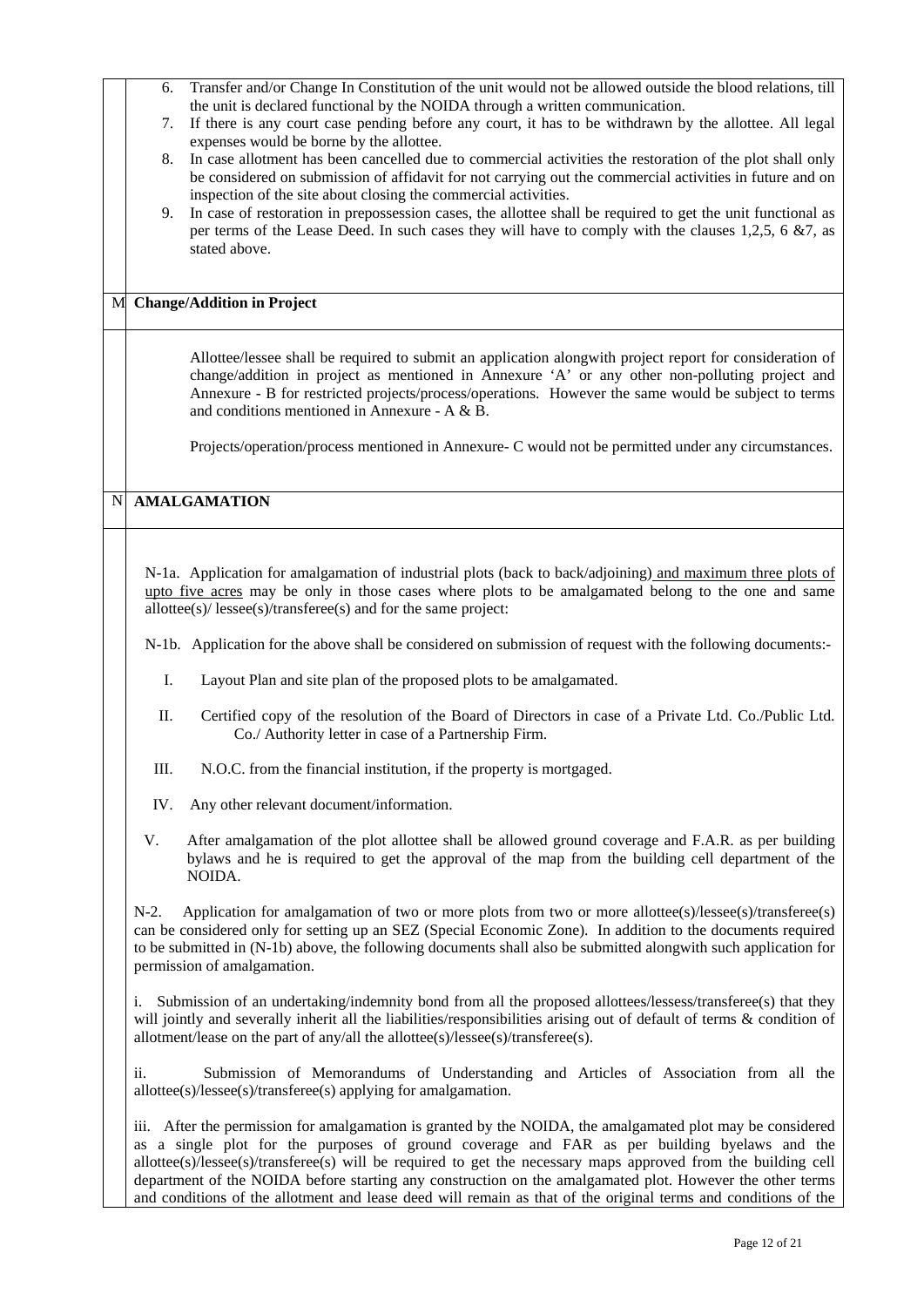allotment and the lease deed of each of the allottee/lessee/transferee.

## **O CONVERSION**

O-1 Request for conversion of industrial plots shall not be generally entertained.

O-2 Conversion request from the allottees of Phase-I shall not be considered since allotment in Phase-I is made by way of sealed tenders.

O-3 Conversion request in respect of cases where allotment has been made through draw of lots in Ph-II & Ph-III shall not be considered.

O-4 In exceptional circumstances, the request of allottees of industrial plot(s) of 2000 sq. mtrs. and above in Phase-II & Phase-III can be considered by Chief Executive Officer on the recommendations of the Plot Allotment Committee subject to the following conditions:

- a. The allottee is not a defaulter and must have deposited the allotment money alongwith interest, if any
- b.Converted plot is allotted at the land rate prevailing on the date of conversion letter plus conversion charges and location benefit charges as given below.
- (i) Within the allotted industrial Phase 10% of the land rate prevailing on the date of conversion letter.
- (ii) Outside the allotted industrial Phase 25% of the rate prevailing on the date of conversion letter.
	- c. The date of issue of conversion letter would be deemed as date of allotment for all practical purposes i.e. for execution of lease deed, possession, interest on balance amount etc.
	- d. The entire deposits made against the allotted plot would be adjusted.

### P **INDUSTRIAL FACILITIES**

P-1. The Authority has permitted the following activities in the industrial facility category:-

- 1. Warehousing
- 2. Display Center for display of industrial products without sale.
- 3. Research and Development relating to industrial activities.
- 4. Tool Room
- 5. Test Lab
- 6. Establishment of telecommunication related equipments and their operation
- 7. Maintenance and parking of machineries/equipments used for industrial activities.
- 8. Marketing consultancy
- 9. Advertising agency
- 10. Industrial consultant
- 11. Typing Center
- 12. Industrial photography
- 13. X-ray clinic
- 14. Weigh bridge
- 15. Blue printing/drawing/computer designing facilities/drafting facility/CAD-CAM
- 16. STD/ISD/ Teleprinter /fax/internet facilities for industries
- 17. Cable TV network establishment and its operation
- 18. Creche

P-2. In case the lessee intends to utilise the industrial premises in part or full for the purpose of industrial facility as stated above, then the lessee would deposit an additional premium which would be equivalent to 50% of the prevailing premium (as applicable to industrial activity) for the entire area of the industrial plot. On deposit of the additional premium the allottee would be granted permission to utilise the plot for industrial facilities.

P-3. In case the lessee after obtaining permission to use the plot for industrial facilities intends to rent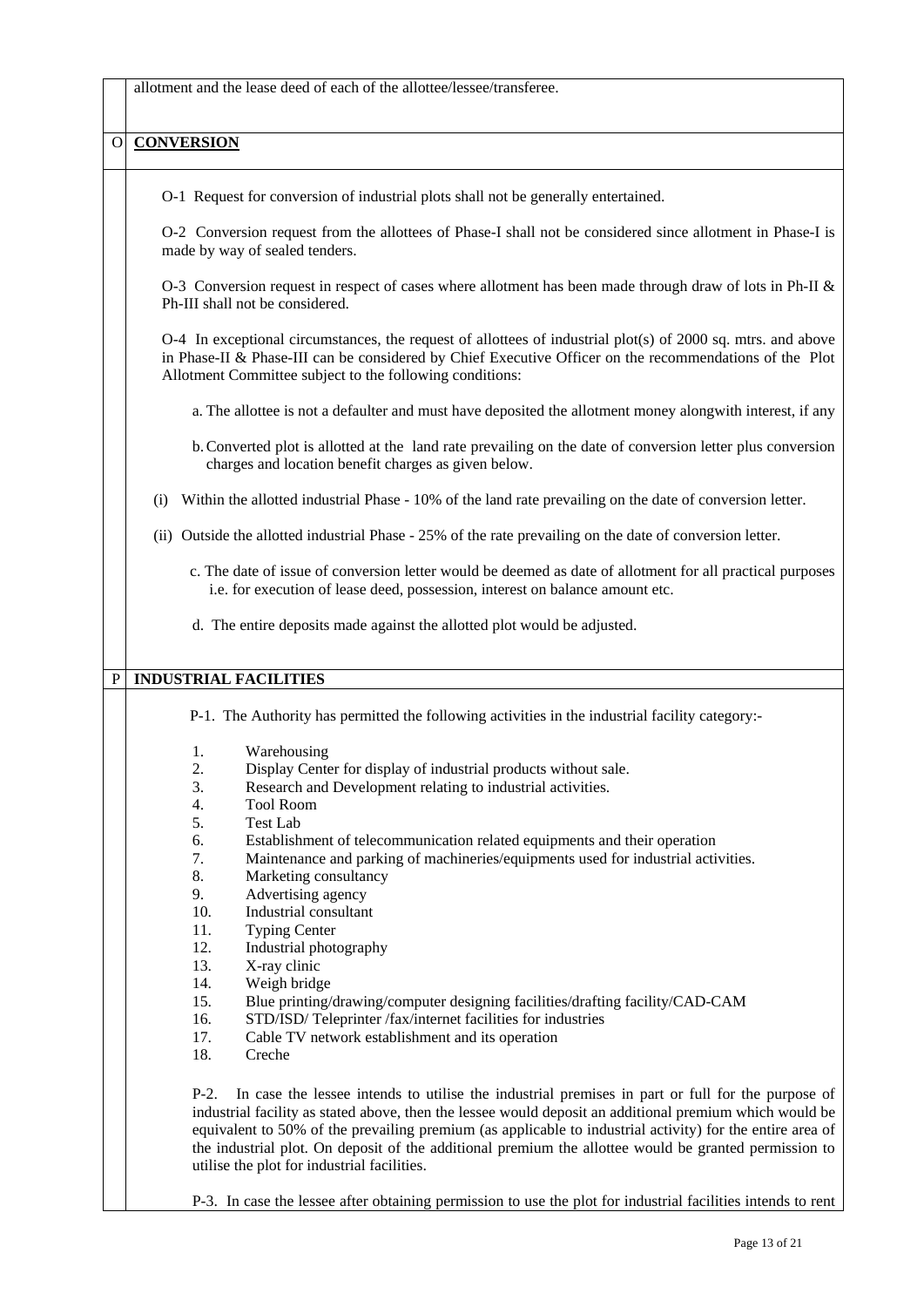|                       | out the premises in part of full for purpose of industrial facility, then lessee would have to deposit<br>renting charges, for grant of permission which would be equivalent to 7.5% of the 1.5 times for a<br>period of five years of the prevailing premium These charges are for five years irrespective of the fact<br>whether industrial property(ies) is sub-letted partially or fully. Thereafter if the allottee wishes to<br>renew this permission he can do so as per the prevailing terms/rules and regulation by paying renting<br>charges again to the Authority.<br>P-4. The rate of allotment/transfer for industrial facility plots in phase $2 \& 3$ would 1.5 times of the<br>rates mentioned above plus location benefit charges as applicable. In case of industrial facility plots in                                                                                                                                                                                                                                                                                                                                                                                                                                                                                                                                                                                                                                                                                                                                                                                                                                                                                                                                                                                                                                        |
|-----------------------|---------------------------------------------------------------------------------------------------------------------------------------------------------------------------------------------------------------------------------------------------------------------------------------------------------------------------------------------------------------------------------------------------------------------------------------------------------------------------------------------------------------------------------------------------------------------------------------------------------------------------------------------------------------------------------------------------------------------------------------------------------------------------------------------------------------------------------------------------------------------------------------------------------------------------------------------------------------------------------------------------------------------------------------------------------------------------------------------------------------------------------------------------------------------------------------------------------------------------------------------------------------------------------------------------------------------------------------------------------------------------------------------------------------------------------------------------------------------------------------------------------------------------------------------------------------------------------------------------------------------------------------------------------------------------------------------------------------------------------------------------------------------------------------------------------------------------------------------------|
|                       | Phase-I the transfer charges would be 1.5 times of the prevailing reserve price/allotment price<br>whichever is higher of industrial area Phase-I & extension charges & restoration charges would be<br>payable 1.5 times of normal rate.                                                                                                                                                                                                                                                                                                                                                                                                                                                                                                                                                                                                                                                                                                                                                                                                                                                                                                                                                                                                                                                                                                                                                                                                                                                                                                                                                                                                                                                                                                                                                                                                         |
| Q                     | <b>Industrial Sectors</b>                                                                                                                                                                                                                                                                                                                                                                                                                                                                                                                                                                                                                                                                                                                                                                                                                                                                                                                                                                                                                                                                                                                                                                                                                                                                                                                                                                                                                                                                                                                                                                                                                                                                                                                                                                                                                         |
|                       | NOIDA is presently divided in three industrial phases as follows.                                                                                                                                                                                                                                                                                                                                                                                                                                                                                                                                                                                                                                                                                                                                                                                                                                                                                                                                                                                                                                                                                                                                                                                                                                                                                                                                                                                                                                                                                                                                                                                                                                                                                                                                                                                 |
|                       | Phase-I Sectors from 1 to 11,16A (Film City) and 16<br>1.<br>2.<br>Phase-II Includes<br>Phase-II,<br>Phase-II Extension/Hosiery<br>Complex,<br>80,<br>81,<br>Sector-<br>83, 84, 85, 87, 88, 90, 138, 140 & 140 A                                                                                                                                                                                                                                                                                                                                                                                                                                                                                                                                                                                                                                                                                                                                                                                                                                                                                                                                                                                                                                                                                                                                                                                                                                                                                                                                                                                                                                                                                                                                                                                                                                  |
| $\overline{\text{R}}$ | 3.<br>Phase-III Includes Sector-57, 58, 59, 60, 63, 64, 65, 67 & 68<br><b>MISCELLANEOUS</b>                                                                                                                                                                                                                                                                                                                                                                                                                                                                                                                                                                                                                                                                                                                                                                                                                                                                                                                                                                                                                                                                                                                                                                                                                                                                                                                                                                                                                                                                                                                                                                                                                                                                                                                                                       |
|                       | R-1. The allottee would be required to execute the lease deed and get the same registered and take over the<br>possession of the plot within the time period stated in the allotment letter failing which action for<br>cancellation would be taken. However, in exceptional circumstances extension may be granted on payment<br>of penalty $@$ 2.5% of the premium of the plot plus Rs. 20/- per sq.mt. per year computed on day to day<br>basis.<br>R-2. Allottee is required to take physical possession of the industrial property(ies) within 15 days from the<br>date of execution of legal documents. If the allottee fails to take the possession within the stipulated time,<br>the possession of the industrial property(ies) will be given subsequently but would be deemed to be in<br>possession of the lessee with effect from the due date of possession i.e. 15 days from the date of<br>Registration of Lease Deed. Or date of deposit of penalty whichever is letter.<br>R-3. The terms 'allotment rate' whenever appearing herein before would inter-alia include location charges<br>also. Prevailing allotment rate/premium implies inclusion of location charges as applicable.<br>R-4. The allottee would adhere to the provisions of appendix $A \& B$ enclosed with this document.<br>R-5. Applications received in respect of multiple renting for IT/ITES units other than approved STPI/IT<br>Park, amalgamation & conversion will be put up before a standing committee comprising of head of the<br>concern department as chairman, including senior officers of finance, planning and law departments. This<br>standing committee will examine the case on merits and will make its recommendation to the Chief<br>Executive Officer for decision.<br>R-6. SUB-DIVISION OF INDUSTRIAL PLOTS SHALL NOT BE ALLOWED. |
|                       |                                                                                                                                                                                                                                                                                                                                                                                                                                                                                                                                                                                                                                                                                                                                                                                                                                                                                                                                                                                                                                                                                                                                                                                                                                                                                                                                                                                                                                                                                                                                                                                                                                                                                                                                                                                                                                                   |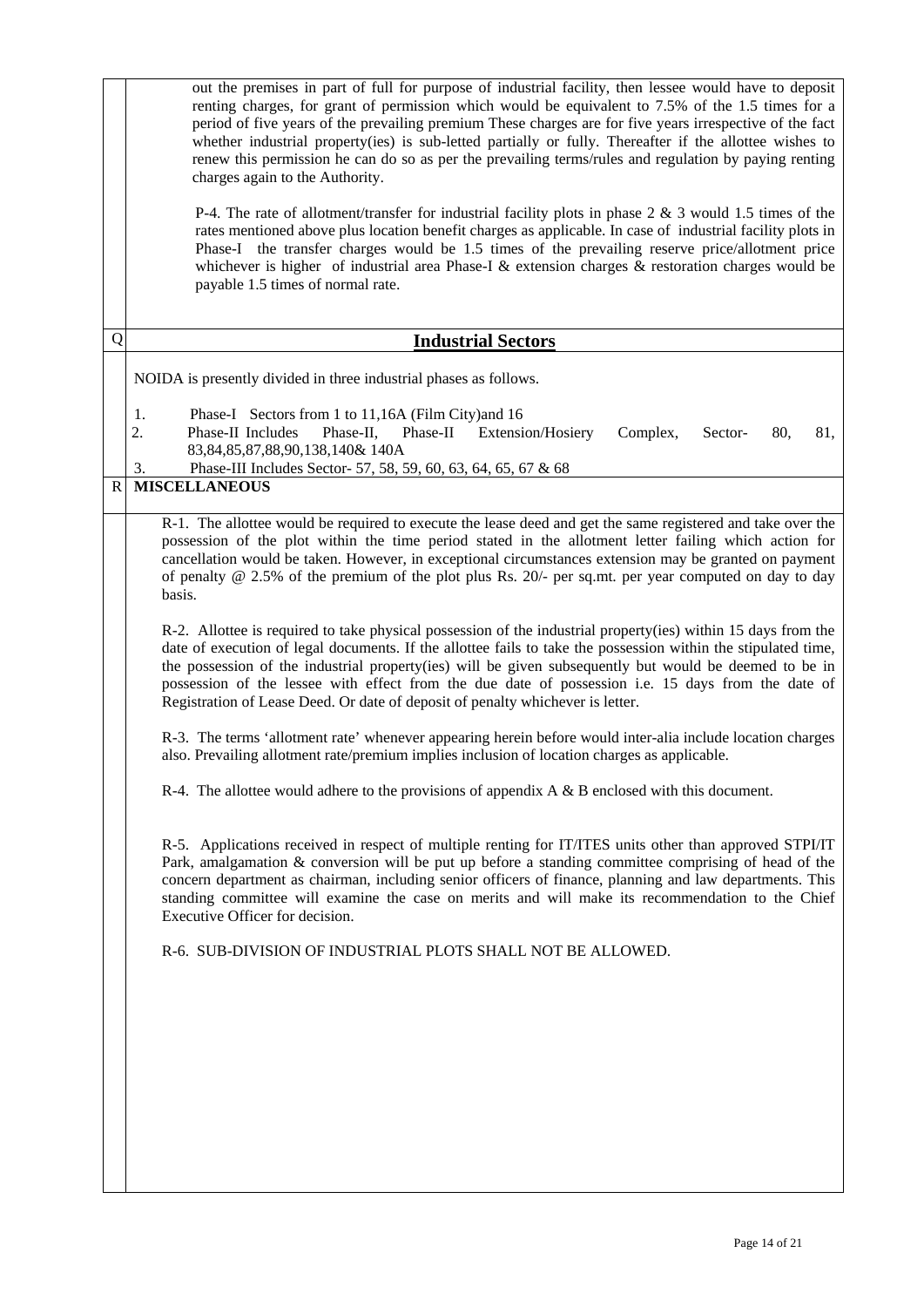|                        | S   PROCEDURE FOR ALLOTMENT OF LAND |                                                                                                            |
|------------------------|-------------------------------------|------------------------------------------------------------------------------------------------------------|
|                        |                                     | PREMIUM OF PLOTS                                                                                           |
| $S-1$                  |                                     |                                                                                                            |
| without prior notice:- |                                     | The current rates of allotment in various industrial phases are as follows, which maybe revised at anytime |
| Industrial area        | Area (in sq m)                      | Current rate of allotment in Rs.                                                                           |
| Phase-I                | upto $4000$                         | 18865/- (reserve prise)                                                                                    |
|                        | 4001 to 20000                       | $17415/-$ (reserve prise)                                                                                  |
|                        | 20001 to 60000                      | 15965/- (reserve prise)                                                                                    |
|                        | above 60001                         | $14515/$ - (reserve prise)                                                                                 |
| Phase-II               | upto $4000$                         | $6715/-$                                                                                                   |
|                        | 4001 to 20000                       | $6045/-$                                                                                                   |
|                        | 20001 to 60000                      | $5805/-$                                                                                                   |
|                        | above 60001                         | $5565/-$                                                                                                   |
| Phase-III              | upto $4000$                         | $6955/-$                                                                                                   |
|                        | 4001 to 20000                       | $6655/-$                                                                                                   |
|                        | 20001 to 60000                      | $6530/-$                                                                                                   |
|                        | above 60001                         | $6410/-$                                                                                                   |

Location charges as mentioned below are in addition to the above mentioned rates:

Locational benefit charges for each location

- 1. 2.5% of current rate if plot is on 18 mtr but less than 30 mtr wide road.
- 2. 5% of current rate if plot is on 30 mtr or above wide road.
- 3. 2.5% of current rate if plot is facing abutting green belt or park.
- 4. 2.5% of current rate if plot is a corner plot.

The maximum location charges would not exceed 10% of the total premium of the plot.

In case where the allotment is made for more than one plot to an applicant then for the purpose of location charges the same would be imposed on the entire area of all the plots. However I such cases if the allottee desires he can get the legal documents executed separately for each plot.

The rate of allotment for industrial facility plots would 1.5 times of the rates mentioned above plus location benefit charges as applicable.

The rate of allotment/location benefit charges mentioned above are prevailing as on date, which are subject to change without any notice. The rates/locational benefit charges shall be applicable as prevailing on the date of issue of the allotment letter.

- S-2 Allotment of industrial plots/sheds in phase-I shall be made on the basis of Sealed Tenders.
- S-3 Allotment of plots upto 2000 sq.mt. in Phase-II and III shall be made through the schemes advertised from time to time for limited period. The applicant is required to submit the application along with project report prescribed registration money and processing fee in the bank.
- S-4 The allotment of plots upto 2000 sq.mtr. shall be made through draw of lots after including all the applicants of this category provided they have applied for a permitted project as per Annexure A co-read with Annexure-B & C. The allotment would be done through draw of lots which would be phase wise and area category wise. The applicants would also be obtaining specific location of their plot through this draw.
- S-5 Unsuccessful applicants would be returned their registration money in due course.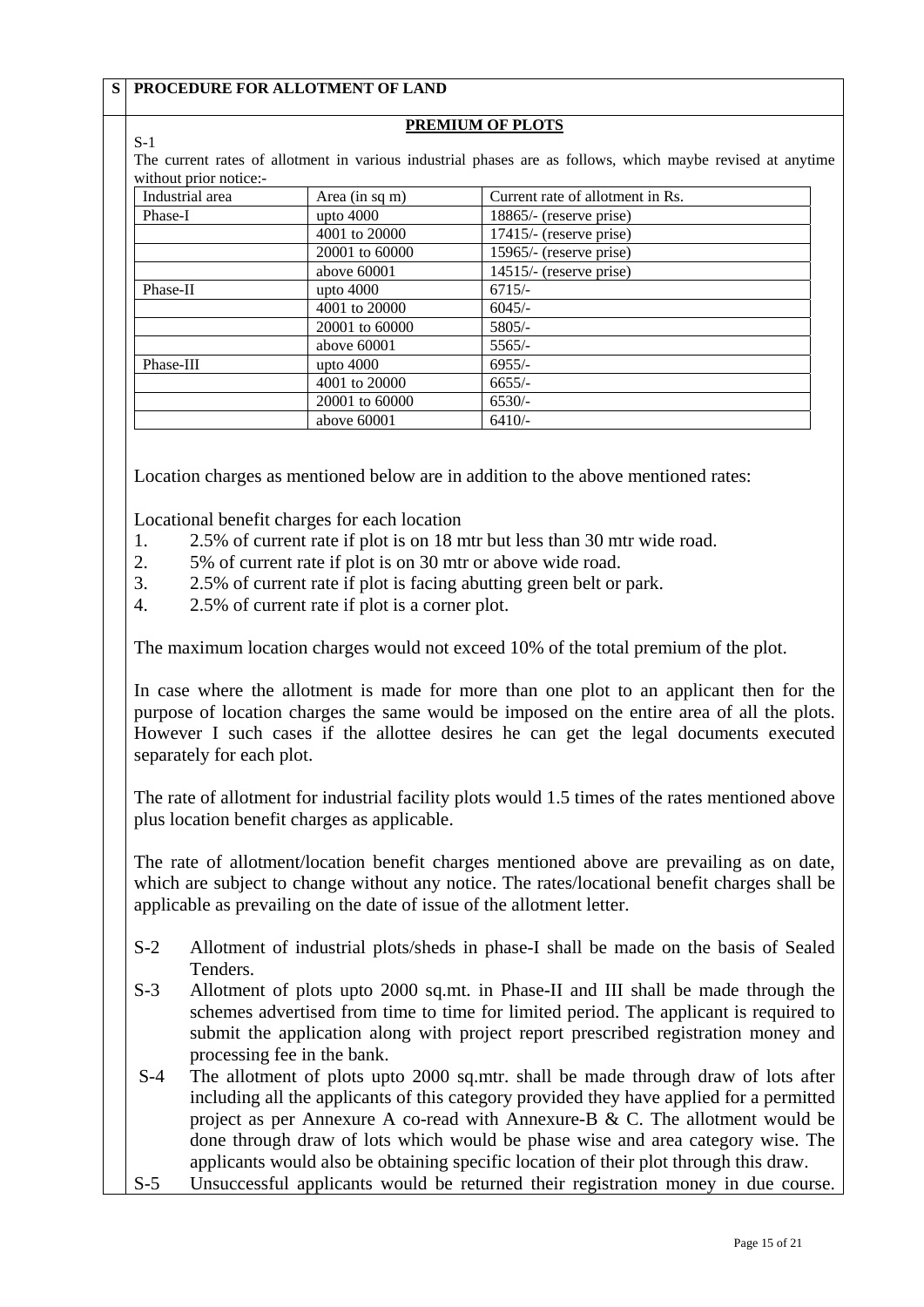Under no circumstances, the application would be carried forward against future schemes/any other scheme.

- S-6 Allotment of plots above 2000 sq.mtr shall be made through a close ended scheme and after evaluation of the project by the Screening Committee and approval of Chief Executive Officer. Interested applicants shall be required to register their prescribed application from in the bank alongwith prescribed registration money processing fee project report documents in support of financial resources for financing the project etc.
- S-7 Scheme for allotment as mentioned above shall be advertised in national dailies from time to time.
- S-8 Brochure of the scheme contained terms and conditions for allotment and application from shall be made available on prescribed payment through the bank advertised in the scheme.
- S-9 Details of the scheme shall be made available on the website of the authority www.noidaauthorityonline.com

### **ANNEXURE-A**

The following is the list of industry which may be permitted in industrial area developed by New Okhla Industrial Development Authority

#### **S.No**. **Name of the Project**

- 1. Agarbatti and Similar Products
- 2. Agriculture appliances and implements
- 3. Agriculture equipments repairing
- 4. Air conditioner(s) $\&$  its parts<br>5. Aluminum doors/windows/fi
- 5. Aluminum doors/windows/fittings/furniture
- 6. Aluminum-wares, moulds of cakes and pastry
- 7. Assembly and repair of cycles
- 8. Assembly and repairs of electrical gadgets
- 9. Assembly and repair of sewing machines
- 10. Atta chakki and spices and dal grinding
- 11. Attache, Suitcases Brief cases & bags
- 12. Auto Parts
- 13. Auto Mobile service/repair denting/painting
	- Workshop only on plot area of 400 sq. mtr. & above
- 14. Batik works
- 15. Battery charging
- 16. Belts and buckles
- 17. Biscuit, pappy, cakes, & cookies making
- 18. Block making and photo enlarging
- 19 Brass fitting
- 20. Bread & Bakeries
- 21. Brushes & Brooms
- 22. Buckets
- 23. Builder hardware
- 24. Bulbs (battery)<br>25. Buttons clips &
- Buttons clips & hooks
- 26. Button making, fixing of buttons  $\&$  hooks<br>27. Calico and Textile products
- Calico and Textile products
- 28. Candies, Sweets, Rasmalai etc.
- 29. Candles
- 30. Cane and Bamboo products
- 31. Canvas Bags & Hold-all makings
- 32. Cardboard Boxes
- 33. Carpentry<br>34. Terrazzo t
- 34. Terrazzo tiles, paving, jallies of Cement (in Phase-II only)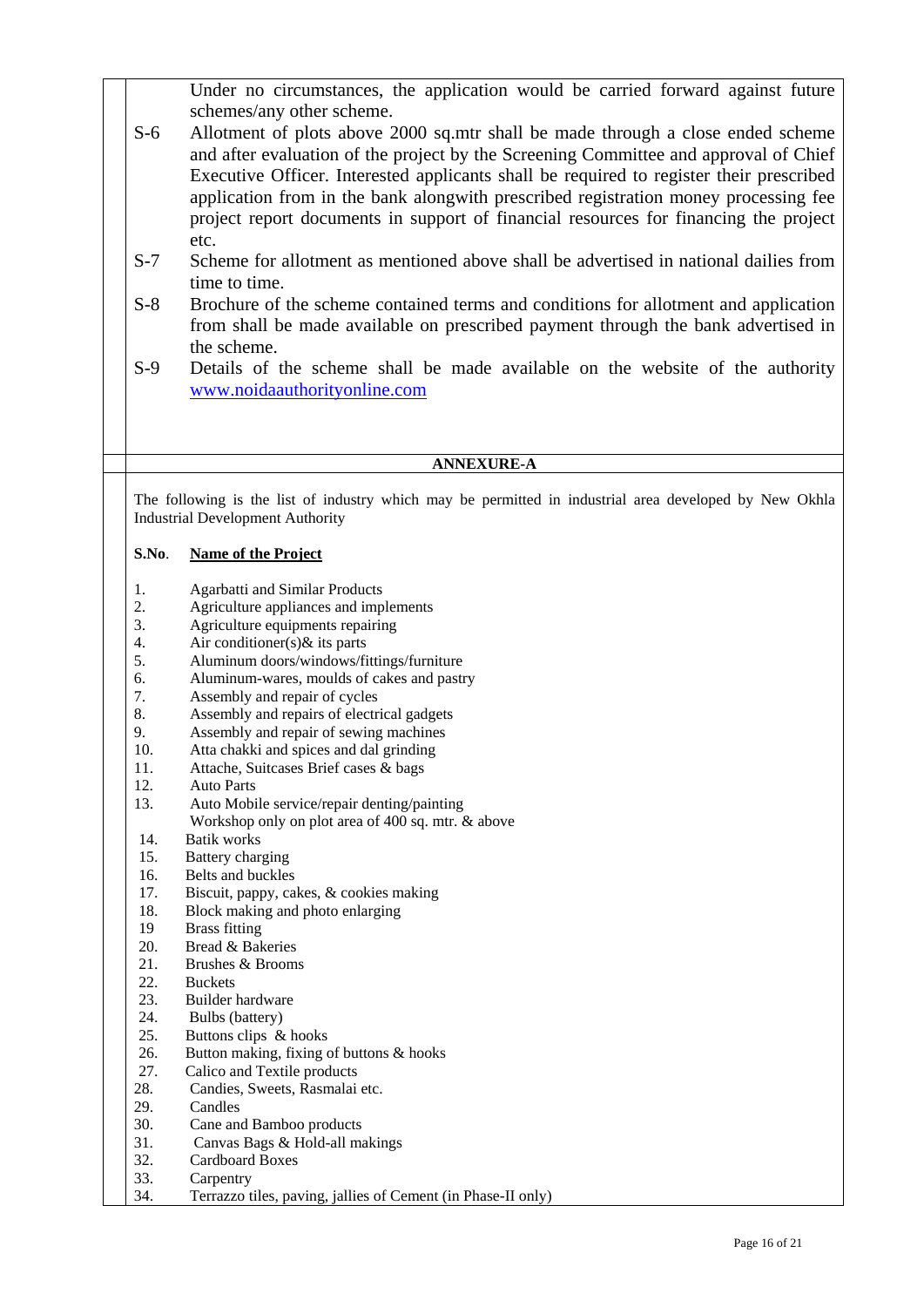| 35.        | Assembly of Centrifugal pumps & small turbines                                                           |
|------------|----------------------------------------------------------------------------------------------------------|
| 36.        | Citrus fruit concentrate                                                                                 |
| 37.        | Clay modeling                                                                                            |
| 38.        | Cold storage & refrigeration                                                                             |
| 39         | Collapsible gates railing & grill                                                                        |
| 40.        | Conduit pipes                                                                                            |
| 41.        | Confectionery candies and sweet                                                                          |
| 42.        | Copper and brass Art wares                                                                               |
| 43.        | Copper Metal parts                                                                                       |
| 44.        | Copper-ware and utensils                                                                                 |
| 45.        | Cordage, rope and twine making                                                                           |
| 46.        | Cotton and silkscreen printing                                                                           |
| 47.        | Cotton ginning                                                                                           |
| 48.        | Cotton/silk Printing (By Hand)                                                                           |
| 49.        | Crayons                                                                                                  |
| 50.        | Cutlery                                                                                                  |
| 51.        | Cycle chain                                                                                              |
| 52.        | Cycle locks                                                                                              |
| 53.        | Dal milling                                                                                              |
| 54.        | Data Processing Centres                                                                                  |
| 55.        | Decorative goods                                                                                         |
| 56.        | Dehydrated vegetables                                                                                    |
| 57.        | Diamond cutting and polishing work                                                                       |
| 58.        | Dies for plastic mouldings                                                                               |
| 59.        | Door shutters and windows                                                                                |
| 60.        | Drugs and Medicines (formulation only in Phase-II)                                                       |
| 61.        | Dyeing, bleaching, finishing processing cloth (including mercerizing, calendering, glazing etc.) only in |
|            | phase-II                                                                                                 |
| 62.        | Elastic products.                                                                                        |
| 63.        | Electric fans                                                                                            |
| 64.        | Electric fittings (switch, plug, pin etc.)                                                               |
| 65.        | Electric lamp shades, fixtures                                                                           |
| 66.        | Electric Motor and parts                                                                                 |
| 67.        | <b>Electric Press assembling</b>                                                                         |
| 68.        | Electric appliances (room heaters, lamps etc.)                                                           |
| 69.        | Electrical motors, transformers and generators                                                           |
| 70.        | Electronic goods manufacturing                                                                           |
| 71.        | Embroidery                                                                                               |
| 72.<br>73. | Enamel ware                                                                                              |
| 74.        | Engineering works                                                                                        |
| 75.        | <b>Expanded</b> metals<br>Fabrication (like trusses and frames)                                          |
| 76.        | Fire fighting equipments                                                                                 |
| 77.        | Flour mills                                                                                              |
| 78.        | Fluorescent light fitting (including neon signs)                                                         |
| 79.        | Fountain pen, Ball pen and felt pens                                                                     |
| 80.        | Footwear                                                                                                 |
| 81.        | Framing of pictures and mirrors                                                                          |
| 82.        | Fruit canning                                                                                            |
| 83.        | Glass work (assembly type)                                                                               |
| 84.        | Gold and Silver Thread Kalabattu                                                                         |
| 85.        | Grading, waxing and polishing of fruits                                                                  |
| 86.        | Only Blending/Repacking of Grease & Oils                                                                 |
| 87.        | <b>Hand Press</b>                                                                                        |
| 88.        | Helmets                                                                                                  |
| 89.        | Hats, caps turbans including embroideries                                                                |
| 90.        | Hinges and Hardware                                                                                      |
| 91.        | House hold/kitchen appliances                                                                            |
| 92.        | <b>Hydraulic Press</b>                                                                                   |
| 93.        | Ice boxes and body of the coolers                                                                        |
| 94.        | Labels/ Stickers                                                                                         |
| 95.        | Ice-Cream                                                                                                |
| 96.        | Information Technology/IT Enabled Industries                                                             |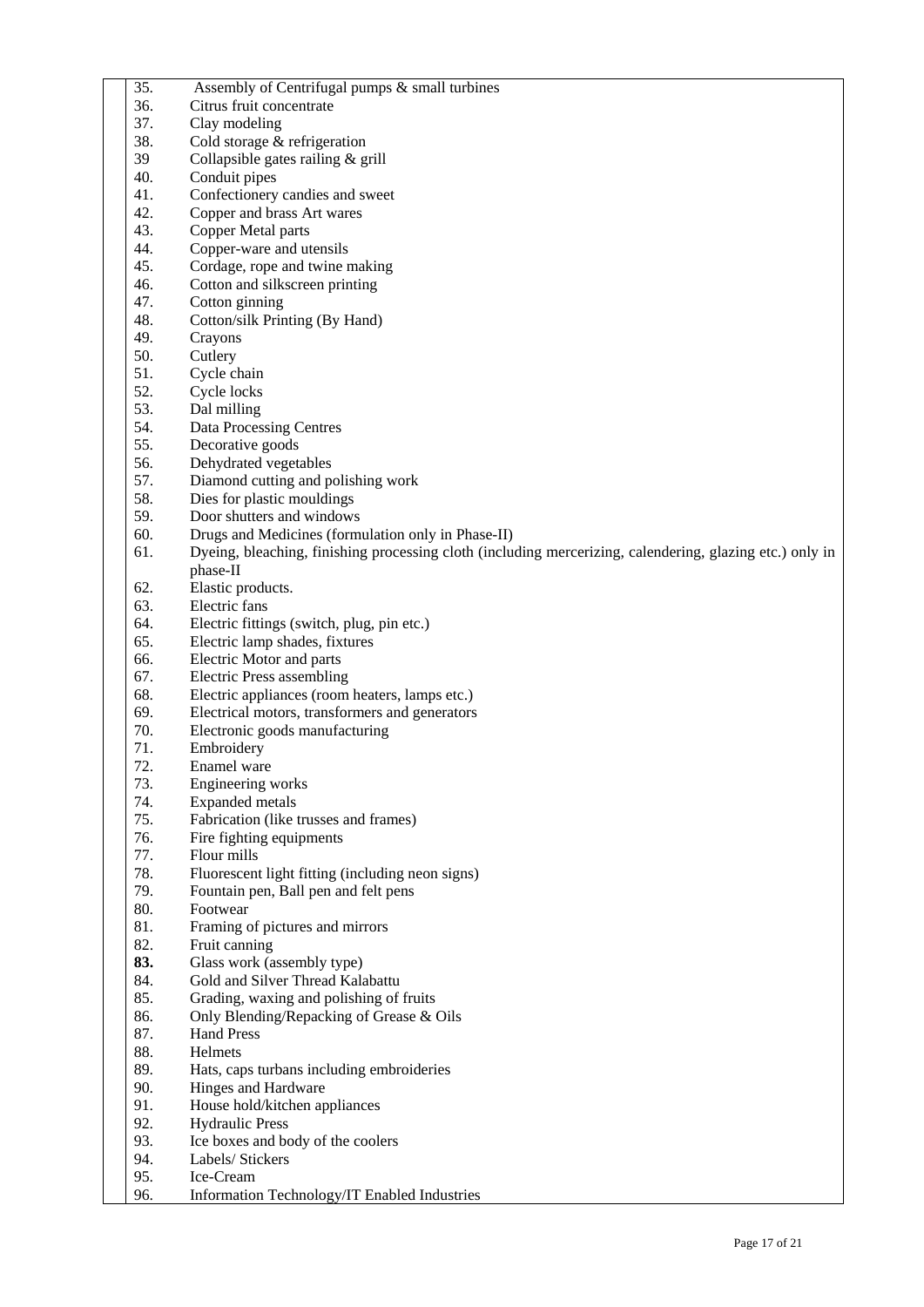| 97.          | <b>Industrial fasteners</b>                                                                         |
|--------------|-----------------------------------------------------------------------------------------------------|
| 98.          | Ink making for fountain pens                                                                        |
| 99.          | Interlocking & buttoning                                                                            |
| 100.         | <b>Ivory Carving</b>                                                                                |
| 101.         | Jewellery items                                                                                     |
| 102.         | Juicer (only assembly)                                                                              |
| 103.         | Jute products                                                                                       |
| 104.         | Key rings                                                                                           |
| 105.         | Khadi and Handlooms Products                                                                        |
| 106.         | Knife making                                                                                        |
| 107.         | Laboratory porcelain, dental porcelain work                                                         |
| 108.         | Kulfi and confectionery                                                                             |
| 109.         | Lace work and like                                                                                  |
| 110.         | Lamps and burners                                                                                   |
| 111.         | Lantern. Torches and flash lights                                                                   |
| 112.         | Lathe machines                                                                                      |
| 113.         | Laundry & dry-cleaning                                                                              |
| 114.         | Leather and raxine made ups.                                                                        |
| 115.         | Leather footwear                                                                                    |
| 116.         | Leather Upholstery and other leather goods                                                          |
| 117.         | Locks                                                                                               |
| 118.         | Manufacturing of trunks and metal Boxes                                                             |
| 119.         | Marble stone items                                                                                  |
| 120.         | Metal containers                                                                                    |
| 121.         | Metal letter cutting                                                                                |
| 122.         | Metal polishing                                                                                     |
| 123.         | Milk creams separators and mixers                                                                   |
| 124.         | Milk testing equipments                                                                             |
| 125.         | Milling of pulses                                                                                   |
| 126.<br>127. | Miscellaneous machines parts                                                                        |
| 128.         | Motor winding works<br>Musical instruments (including repairs)                                      |
| 129.         | Name plate making                                                                                   |
| 130.         | Nuts/Bolts/Pulleys/Chains and gears                                                                 |
|              | Oil Stoves, Pressure Lamps and Accessories                                                          |
| 131.         | Optical instruments                                                                                 |
| 132.         | Ornamental leather goods like purses, handbags                                                      |
| 133.         | P.V.C. Compound                                                                                     |
| 134.         | P.V.C. Products                                                                                     |
| 135.         | Padlock and pressed locks                                                                           |
| 136.         | Formulation only of paints & Thinners (only in Phase-II)                                            |
| 137.         | Pan Masala                                                                                          |
| 138.         | Paper products                                                                                      |
| 139.         | Paper cutting machine                                                                               |
| 140.         | Paper making machine                                                                                |
| 141.         | Paper stationery items and book binding                                                             |
| 142.         | Totally mechanized and automatic unit for pasteurized milk and its products permitted in Phase - II |
|              | only                                                                                                |
| 143.         | Perfumery and cosmetics                                                                             |
| 144.         | Photo Type Setting                                                                                  |
| 145.         | Photographs, Printing (including signboard painting)                                                |
| 146.         | Photostat and cyclostyling                                                                          |
| 147.         | Pickles, Chutneys and Murabba                                                                       |
| 148.         | Pith hat, garlands of flowers and pith                                                              |
| 149.         | Plastic products                                                                                    |
| 150.         | Polish work                                                                                         |
| 151.         | Polishing of plastic parts                                                                          |
| 152.         | Polythene bags                                                                                      |
| 153.         | Precision instruments of all kinds                                                                  |
| 154.         | Preparation of Vadi & Papad etc.                                                                    |
| 155.         | Pressure cookers                                                                                    |
| 156.         | Printing, book binding embossing and photographs etc.                                               |
| 157.         | Processed fruit and vegetables products                                                             |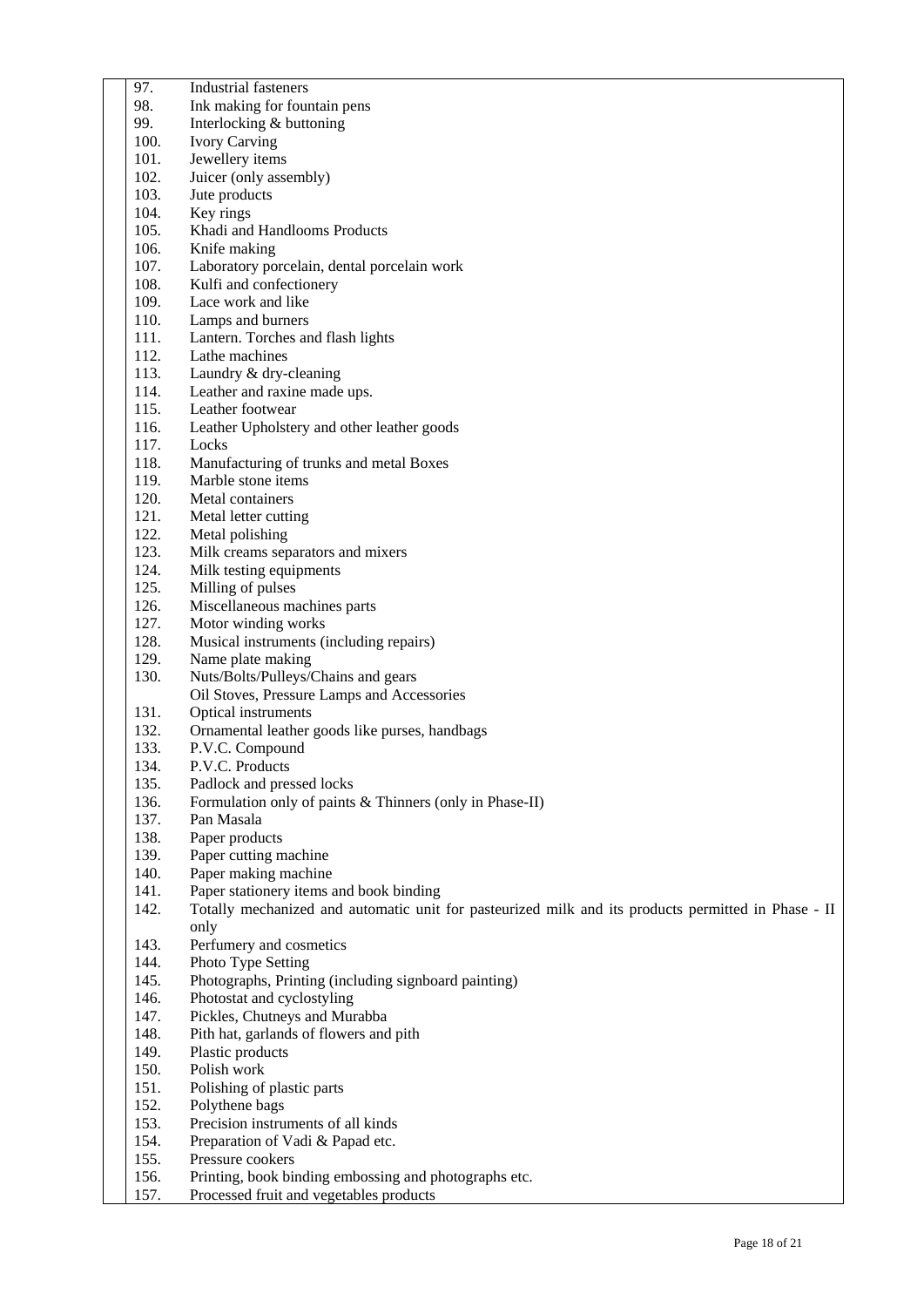| 158.         | Processing of condiments, spices, groundnuts and dal etc.                                           |
|--------------|-----------------------------------------------------------------------------------------------------|
| 159.         | Rakhee making                                                                                       |
| 160.         | Rail coupling parts                                                                                 |
| 161.         | <b>Readymade Garments</b>                                                                           |
| 162.         | Repairs of small domestic appliances and gadgets (like room heater, room coolers, hot plates, lamps |
|              | etc.)                                                                                               |
| 163.         | Repair of watches and clocks                                                                        |
| 164.         | Rings and eyelets                                                                                   |
| 165.         | Rolling shutters                                                                                    |
| 166.         | Rubber products from mixed compound                                                                 |
| 167.         | Rubber stamps                                                                                       |
| 168.         | Safety pins                                                                                         |
| 169.         | Sanitary goods machining & fittings                                                                 |
| 170.         | Saree fall making                                                                                   |
| 171.         | Scissors making                                                                                     |
| 172.         | Screen printing                                                                                     |
| 173.         | Screw & nails                                                                                       |
| 174.         | Software, Hardware & Peripherals of Computer                                                        |
| 175.         | Sheet metal works                                                                                   |
| 176.         | Shoe making and repairing                                                                           |
| 177.         | Shoe laces                                                                                          |
| 178.<br>179. | Silver foil making                                                                                  |
| 180.         | Small electronic components<br>Small Machine & Machine tools                                        |
| 181.         | Spectacles optical frames                                                                           |
| 182.         | Spice grinding                                                                                      |
| 183.         | Speedometers                                                                                        |
| 184.         | Sports goods                                                                                        |
| 185.         | Sprayers (hand and foot)                                                                            |
| 186.         | Stamp pads                                                                                          |
| 187.         | Stapler pins                                                                                        |
| 188.         | Stationery items (including educational and school drawing instruments)                             |
| 189.         | <b>Steel Almirahs</b>                                                                               |
| 190.         | Steel Furniture's                                                                                   |
| 191.         | <b>Steel Lockers</b>                                                                                |
| 192.         | Steel wire drawings                                                                                 |
| 193.         | Steel wire products                                                                                 |
| 194.         | Stone engraving                                                                                     |
| 195.         | Stove pipe, safety pins and aluminum buttons (by hand press)                                        |
| 196.         | Structural steel fabrications                                                                       |
| 197.         | Surgical bandage rolling and cutting                                                                |
| 198.<br>199. | Surgical goods<br>Surgical instruments and equipments                                               |
| 200.         | T.V. Radio cassette, recorders etc.                                                                 |
| 201.         | T.V./ Radio/transistor cabinets                                                                     |
| 202.         | Table lamps and shades                                                                              |
| 203.         | Tailoring                                                                                           |
| 204.         | Tomato ketchup & vegetable sauce                                                                    |
| 205.         | Containers lids                                                                                     |
| 206.         | Tarpaulin & Tents including repairs (no processing $&$ weaving)                                     |
| 207.         | Telephone and its parts                                                                             |
| 208.         | Thermometers                                                                                        |
| 209.         | Thread balls and cotton fillings                                                                    |
| 210.         | Tin box making                                                                                      |
| 211.         | <b>Tractor parts</b>                                                                                |
| 212.         | <b>Transformer covers</b>                                                                           |
| 213.         | Typewriter parts manufacturing and assembling                                                       |
| 214.         | Tyre retreading with cold process only                                                              |
| 215.         | Umbrella assembly                                                                                   |
| 216.         | Upholstery springs and other springs (no heat treatment)                                            |
| 217.         | Utensils                                                                                            |
| 218.         | Assembly of vacuum flasks                                                                           |
| 219.         | Velvet embroidered shoes/shawls                                                                     |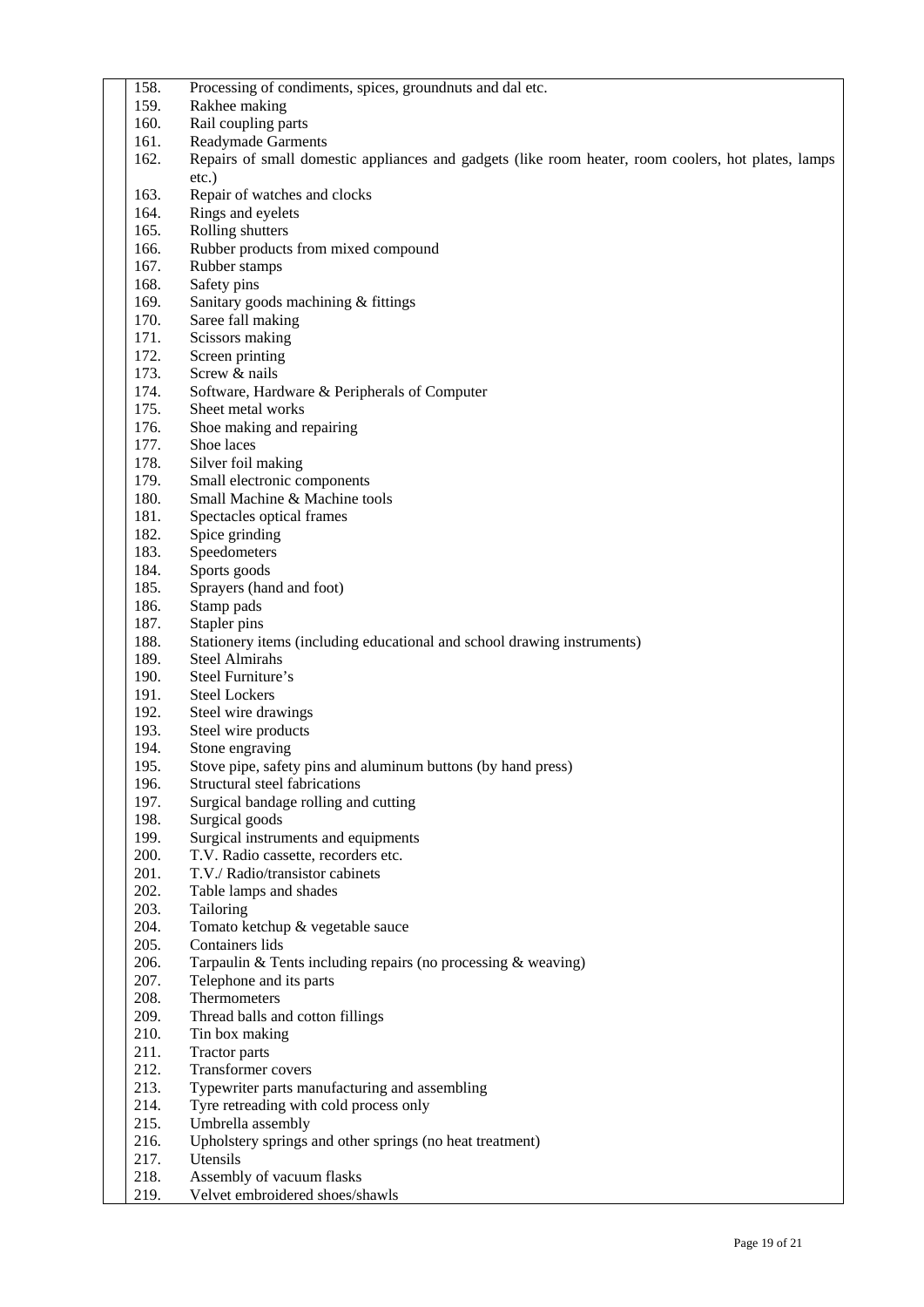- 220. Veneer of plywood
- 221. Vermicelli and macaroni
- 222. Vinegar and juice
- 223. Watches and clocks parts
- 224. Water meters
- 225. Water meters repairing
- 226. Water Tanks
- 227. Wax polishing
- 228. Weaning food 229. Welding works
- 
- 230. Wire drawing coating and electric cable
- 231. Wire knitting
- 232. Wire netting
- 233. Wood carving and decorative wood wares
- 234. Wooden/cardboard jewellery boxes
- 235. Wool balling and lachee making
- 236. Wool knitting (with machine)
- 237. Writing and marking ink
- 238. X-ray machines
- 239. Zari Zardozi
- 240. Zip fasteners
- 241. ITES-BPO/Call centres etc.
- 242. Audio-Video-Studio, Film Production, Setting up TV studio, Up linking facilities, broadcasting , Editing, Sound and Visual Lab, Sound Transfer and Graphics.

#### **However any of the above Unit would only be made functional subject to: -**

- a) Prior permission for the specific industry is obtained in writing from the NOIDA Authority,
- b) Unit would comply with all the state/ central Govt. Statutory requirement, as applicable to permitted unit
- iii) The unit would obtain the NOC/ consent form the UP Pollution Control Board. The main plant of the unit would only function when the mandatory pollution control plant and equipment's are totally fully in operation.
- iv) The unit would ensure suitable arrangement for disposal of liquid and gaseous effluents/ wastes and also ensure disposal of solid industrial wastes at its risk, cost and responsibility.
- v) The unit would not undertake any casting, forging, electroplating, tanning galvanizing, fermentation and /or any other obnoxious/ nuisance causing unit operation/ unit process.
- vi) The unit would install oil/ electric fired boilers/presses only, in case of need.
- vii) The unit would not undertake any storage/handling of obnoxious/hazardous/inflammable/ poisonous/toxic/explosive etc. raw material(s) consumable(s)/intermediate/finished product(s).
- viii) There would be no activity in the unit which is a cause/source of nuisance to the neighbors and/or general public and or is detrimental/prejudice to public interest/environment.
- ix) The noise level emanating from the industry/unit would not exceed 70 dB.

### **ANNEXURE-B**

The following project/operation/process shall not be permitted in any of the Phases of the industrial areas of NOIDA.

- 1. Smelter Process
- 2. Distillery
- 3. Dyes and dyes intermediates
- 4. Foundries, Coupala, Arc Furnace, Induction Furnace & other furnaces